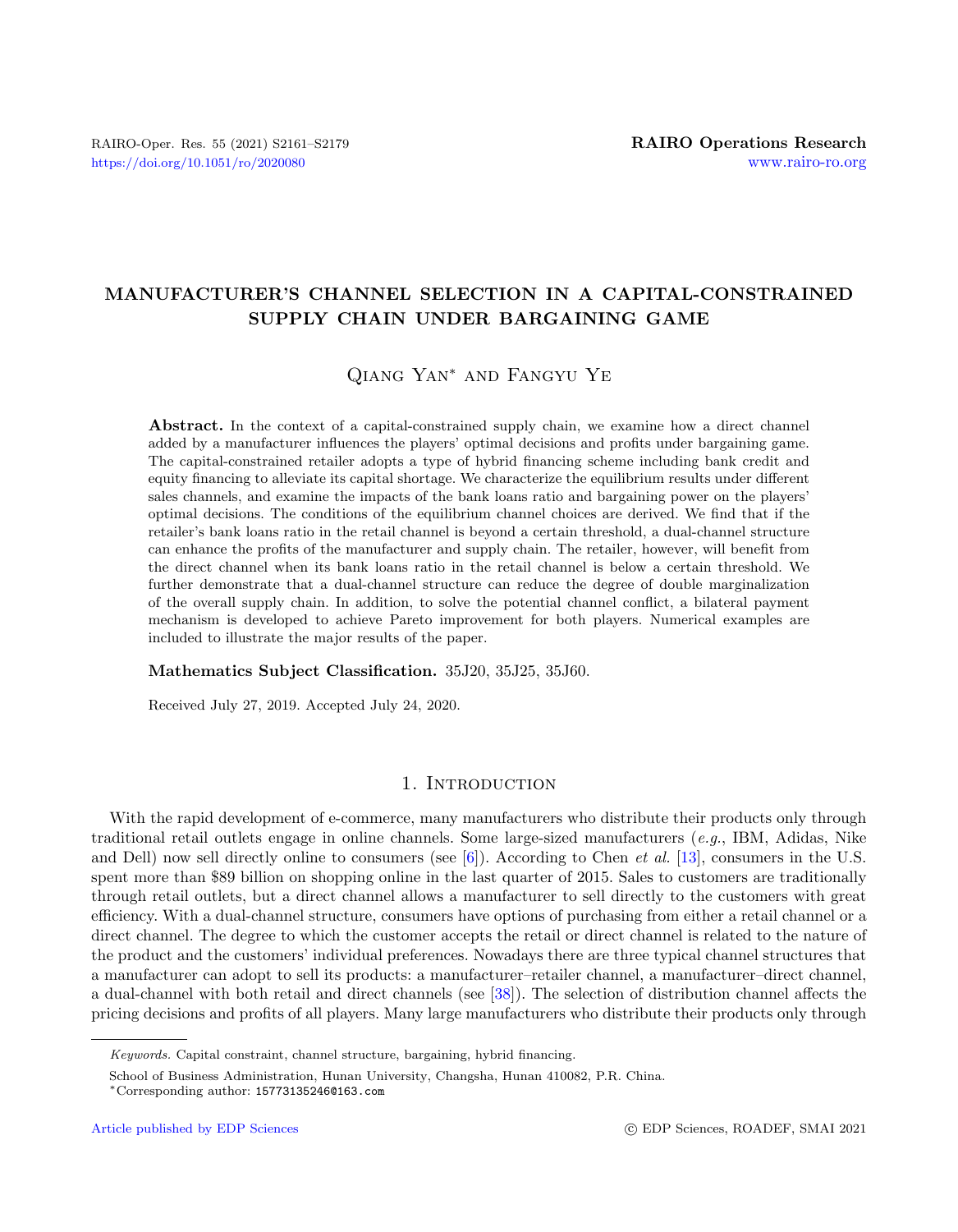retailers face a common problem that whether to add a direct channel or not. Therefore, channel structure is becoming a critical issue for supply chain management.

Some scholars show that the degree of product substitution, production cost, the firms' bargaining powers are important factors that influence the channel structure choice (see  $[4, 24, 38]$  $[4, 24, 38]$  $[4, 24, 38]$  $[4, 24, 38]$  $[4, 24, 38]$ ). Further, in today's real business, firms' optimal channel structure decisions are also related to capital constraints. When the upstream manufacturers sell through a retail channel, the downstream retailers may face capital constraints, which will significantly influence the supply chain performance. Most papers focus on the single financing strategy including bank credit or trade credit (see [\[7,](#page-17-4) [14,](#page-17-5) [45,](#page-18-1) [48\]](#page-18-2)). However, hybrid financing strategies also widely exist in business markets. In practice, many small and medium-sized enterprises (SMEs) with capital constraints can only obtain partial financial supports from bank market due to low credit rating, and the remaining may be resorted to external investors (see [\[22,](#page-17-6) [31,](#page-17-7) [37,](#page-18-3) [47\]](#page-18-4)). For example, the bike-sharing giant Mobike financed from banks and external investors to deal with capital shortage since its inception in 2016. During Oct. 2016 to Jun. 2017, Mobike had received more than \$1bn from some large-sized enterprises such as CMBC, JOY Capital, Vertex, and Hillhose Capital. Therefore, we extend the extant literature by considering the situation that the capital constrained player adopts a hybrid financing scheme including bank credit financing and equity financing.

In addition to capital constraints, some studies find that bargaining power significantly influences the firms' market competition behavior in supply chains (see  $[23, 38]$  $[23, 38]$  $[23, 38]$ ). Most of the studies focus on the negotiation in a decentralized framework. The contract parameter is unilaterally determined by one of the players, which is highly impractical for different reasons (see [\[35\]](#page-18-5)). However, numerous empirical evidences suggest that bilateral bargaining process would be more realistic, and each player could exert some influence in term of price and order decisions (see [\[52\]](#page-18-6)). For example, as the dominant retailer for many suppliers such as Revlon and Disney, Wal-Mart generally acquires lower prices and longer delay periods for payment. As a result, Wal-Mart's suppliers often complain that Wal-Mart gets excessive channel profits (see [\[27\]](#page-17-9)). In order to improve their own profits, the suppliers often bargain with Wal-Mart over the wholesale prices. Therefore, we apply a Nash bargaining framework to explore the interaction between the enterprises.

Motivated by the above cases, we seek to address the following questions. (i) In present of the single retail channel, when the manufacturer should add a direct channel? (ii) How will the channel structure changes affect the profits of the manufacturer, the retailer and the supply chain? (iii) What are the impacts of some key factors (e.g., the bargaining power and the retailer's bank loans ratio) on the equilibrium results?

To answer these questions, in this paper, we consider a two-echelon supply chain with a manufacturer and a capital constrained retailer, where the manufacturer decides whether to add a direct channel in competition with the traditional retail channel. Our paper is distinct in that we incorporate the equity financing into our model, enabling us to investigate the impact of the bank loans ratio on the players' optimal decisions and profits. Moreover, we consider the bargaining process in a capital constrained supply chain, which is neglected by almost all extant literature on the channel structure choice (see [\[2,](#page-17-10)[19,](#page-17-11)[32,](#page-17-12)[40,](#page-18-7)[49\]](#page-18-8)). Further, a bilateral payment mechanism is proposed to solve the potential channel conflict between two players.

The rest of this paper is organized as follows. Section [2](#page-1-0) reviews the related literature. Section [3](#page-4-0) introduces our model in detail. Section [4](#page-5-0) derives the equilibrium results of each sales channel. Section [5](#page-7-0) analyses the manufacturer's optimal channel choice and investigates how channel structure changes affect players' profits. An extension of the main model is discussed in Section [6.](#page-12-0) Section [7](#page-13-0) concludes and presents the management insights. All proofs are presented in the Appendix.

## 2. Literature review

<span id="page-1-0"></span>Our work incorporates supply chain financing with supply chain operations, and is closely related to three aspects of research: (i) channel selection, (ii) supply chain financing, and (iii) bargaining game.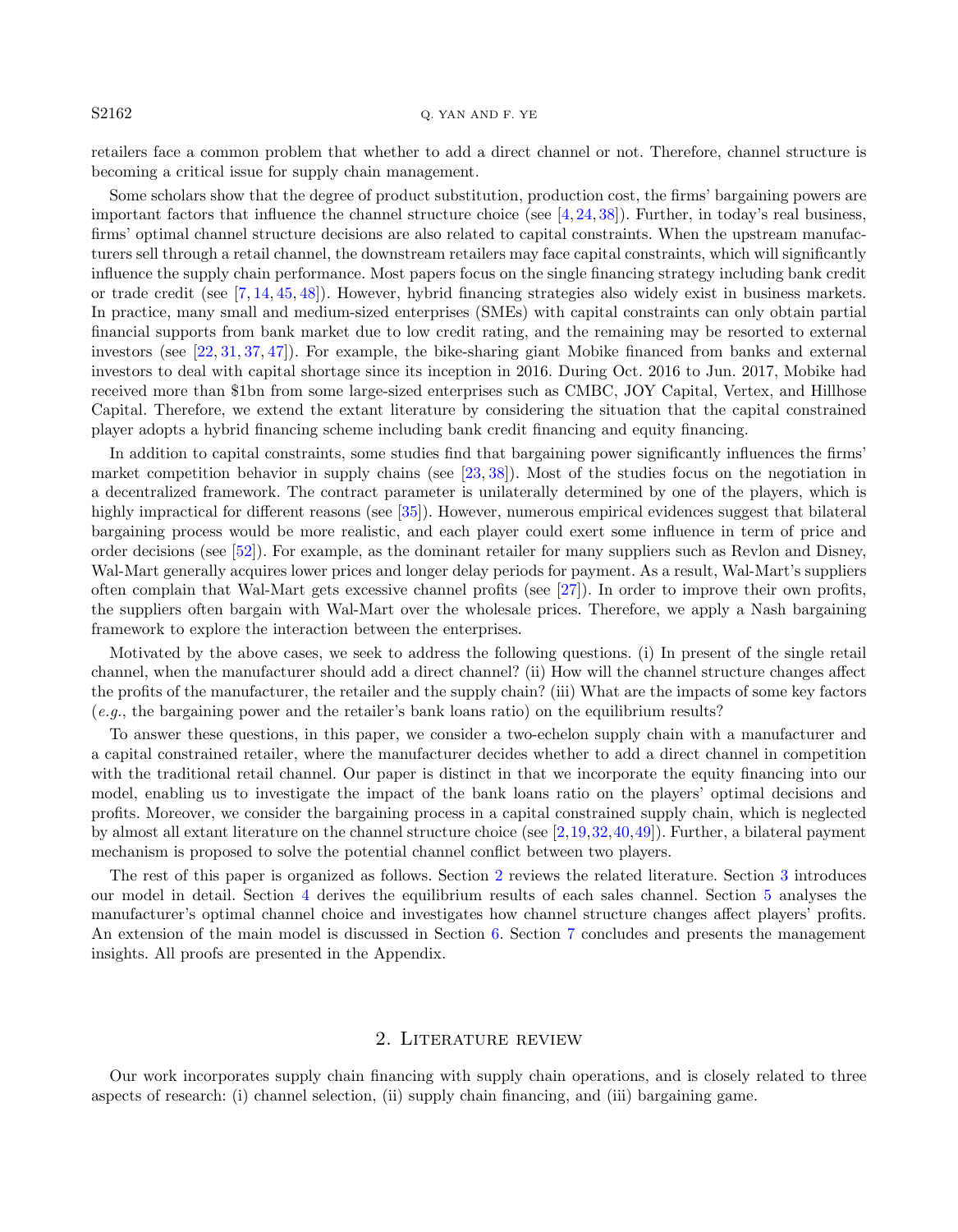## 2.1. Channel selection

A number of researches on channel structure have shown that combining a direct channel with a traditional retail channel may have several advantages (see [\[5,](#page-17-13) [13,](#page-17-1) [30,](#page-17-14) [32\]](#page-17-12)). Cattani et al. [\[8\]](#page-17-15) analyze a scenario that a manufacturer adds a direct channel in competition with the traditional retail channel. The manufacturer commits a specific equal-pricing strategy that the retail price in the direct channel equals the retailer's price in the retail channel. It finds that this strategy is beneficial to all players. Cai [\[6\]](#page-17-0) investigates the influence of channel structures and channel coordination on the supplier, the retailer, and the entire supply chain. In the channeladding Pareto zone, both the supplier and the retailer benefit from adding a direct channel to the traditional retail channel. Wang et al. [\[41\]](#page-18-9) investigate the optimal channel structures for selling new and remanufactured products. It finds that the manufacturer prefers to differentiate new and remanufactured products by opening a direct channel. However, the dual-channel strategy may also benefit the retailer and the total supply chain in some situations. Chen *et al.* [\[13\]](#page-17-1) show that adding a direct channel always benefits both the manufacturer and the supply chain, compared to the traditional retail channel. The retailer, however, will benefit from the direct channel only when the maximum sales in the retail channel are high. A retailer's margin contract is proposed to benefit both players. However, differ from the findings above, some researchers show that whether the manufacturer adds a direct (online) channel depends on the specific conditions. For example, Chen et al. [\[11\]](#page-17-16) employ a Stackelberg game model to examine a manufacturer's pricing strategies in a dual-channel supply chain. They propose the conditions that both the manufacturer and the retailer prefer the dual-channel structure. Ding et al. [\[18\]](#page-17-17) also show that it is optimal for the manufacturer to operate dual channels under some conditions.

## 2.2. Supply chain financing

Many studies focus on the capital constraints under bank credit financing (BCF) and trade credit financing (TCF). In term of BCF, Jing et al. [\[28\]](#page-17-18) suggest that BCF outperforms TCF when the manufacturer's production cost is beyond a certain threshold. Some scholars show that the retailer's initial capital level has a significant influence on the players' decisions (see  $[10,16]$  $[10,16]$ ). As shown in Chen  $[10]$ , the capital-constrained retailer prefers to borrow from the bank if its initial capital level is relatively low. Yan et al. [\[44\]](#page-18-10) consider a mixed financing scheme by combining BCF with TCF, where the manufacturer provides partial credit guarantee to the retailer. It shows that the wholesale price contract with partial credit guarantee may realize supply chain coordination. According to Alan and Gaur [\[1\]](#page-17-21), under the uncertain demand market, the bankruptcy cost and demand information asymmetry have significant influences on the bank's investment decision.

Some scholars also focus on the capital constraints under TCF. For example, Kouvelis and Zhao [\[29\]](#page-17-22) point out that the capital constrained retailer prefers TCF to BCF if offered an optimally structured scheme. Chern et al. [\[9\]](#page-17-23) show that TCF can not only attract new buyers but also avoid lasting price competition. Chen [\[12\]](#page-17-24) considers a trade credit with cheaper cost than a bank credit and set the bank credit cost as the upper bound of trade credit price. In this case, TCF is the unique financing equilibrium and both players can earn more under TCF than BCF. Recently, Chod *et al.* [\[15\]](#page-17-25) examine the impact of competition among suppliers on their willingness to provide TCF. Wu et al. [\[43\]](#page-18-11) consider a trade credit model with asymmetric competing retailers in which one of retailers faces capital shortage.

In addition to BCF and TCF, other financing schemes such as equity financing or third-party platform financing (3PF), are available to capital constrained firms (see [\[22,](#page-17-6) [37,](#page-18-3) [52\]](#page-18-6)). According to Yang *et al.* [\[47\]](#page-18-4), the firms that drop out of the supply chain can return to the market through equity financing. Wang *et al.* [\[42\]](#page-18-12) consider the situation that the online retailers can finance from the bank market or an electronic business platform to fund their business. Recently, Zhen et al. [\[51\]](#page-18-13) study the manufacturer's financing strategy under three different financing schemes such as BCF, 3PF and retailer credit financing.

#### 2.3. Bargaining game

The bargaining process significantly affects the players' optimal decisions. Ma et al. [\[36\]](#page-18-14) investigate the effects of the players' bargaining powers and risk attitudes on the supply chain efficiency. They find that the retailer's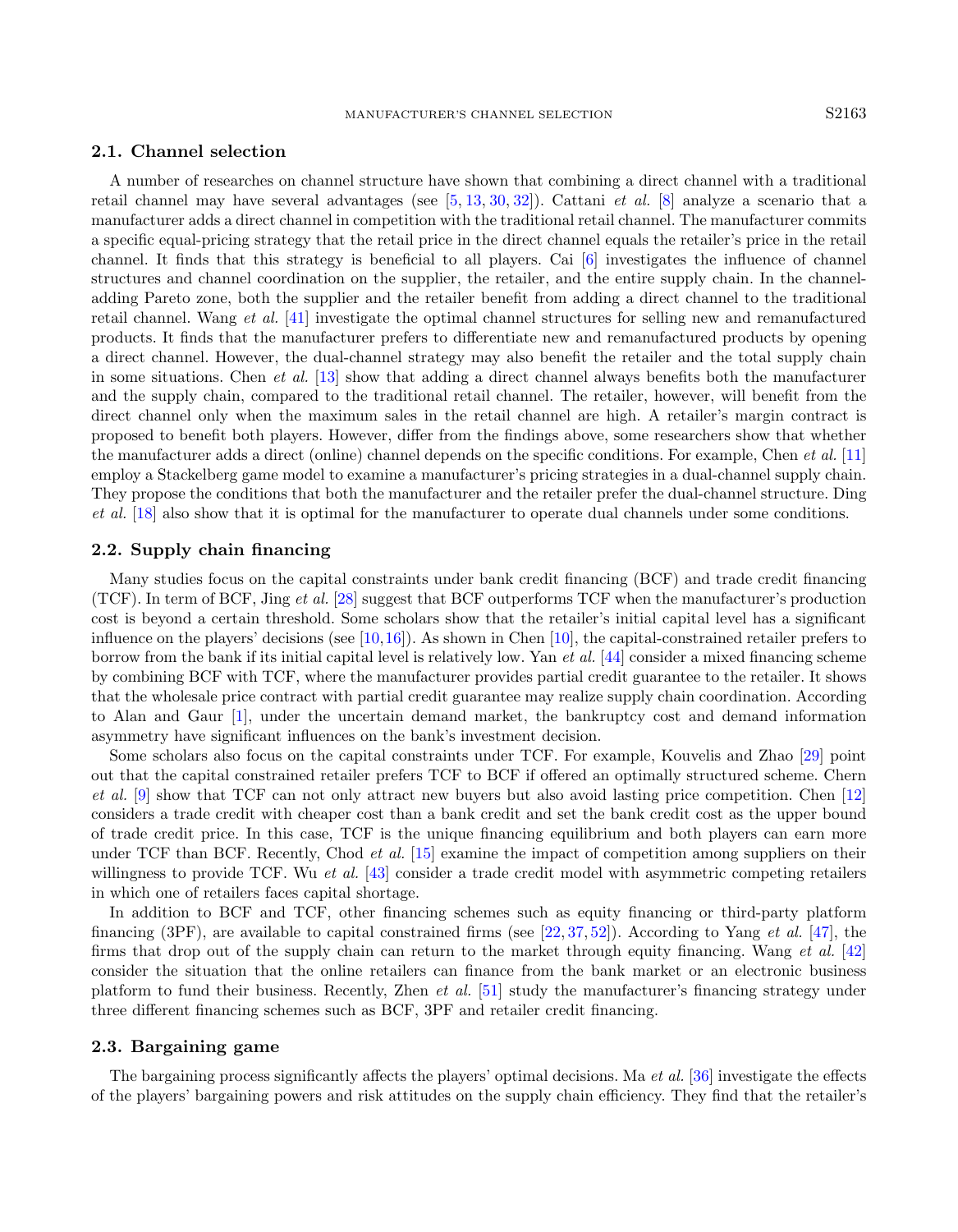| Literature                      | Financing scheme | Game model       | Dual-channel supply chain |
|---------------------------------|------------------|------------------|---------------------------|
| Yang <i>et al.</i> $ 50 $       | NF               | Bargaining game  |                           |
| Qing <i>et al.</i> $ 38 $       | NF               | Bargaining game  |                           |
| Huang <i>et al.</i> [26]        | <b>SCG</b>       | Bargaining game  |                           |
| Han <i>et al.</i> [25]          | NF               | Bargaining game  | $\sqrt{ }$                |
| Chen $[12]$                     | BCF/TCF          | Stackelberg game | $\times$                  |
| Kouvelis and Zhao [29]          | BCF/TCF          | Stackelberg game | $\times$                  |
| Jing <i>et al.</i> [28]         | BCF/TCF          | Stackelberg game | $\times$                  |
| Qin <i>et al.</i> [39]          | TCF              | Stackelberg game | $\sqrt{ }$                |
| Yang <i>et al.</i> $ 47 $       | $TCF/BCF+EF$     | Stackelberg game | $\times$                  |
| Deng <i>et al.</i> [17]         | BCF/RCF          | Stackelberg game | $\times$                  |
| Li <i>et al.</i> $ 34 $         | $BCF/TCF/BCF+EF$ | Stackelberg game | $\sqrt{ }$                |
| Yan <i>et al.</i> [45]          | TCF/EF           | Stackelberg game | $\times$                  |
| Wang <i>et al.</i> $ 42 $       | BCF/3PF          | Stackelberg game | $\times$                  |
| Yan <i>et al.</i> [46]          | RCF              | Stackelberg game | $\sqrt{ }$                |
| Zhen <i>et al.</i> $\boxed{51}$ | 3PF/BCF/RCF      | Stackelberg game | $\sqrt{ }$                |
| Our paper                       | $BCF + EF$       | Bargaining game  |                           |

<span id="page-3-0"></span>TABLE 1. Related studies.

Notes. The symbols NF, SCG, RCF and EF denote no-capital constraint, suppliers credit guarantee, retailer credit financing and equity financing, respectively.

bargaining power for the supply chain profit increases as she becomes more risk averse. With asymmetric demand information, Feng et al. [\[20\]](#page-17-29) consider a dynamic bargaining game in which a seller and a buyer bargain over order quantity and wholesale price. Zhong et al. [\[52\]](#page-18-6) consider a multistage supply chain with deterministic pricesensitive demand under bargaining process. Further, two games for pricing decisions including the bargaining game and Stackelberg game are compared. Baron et al. [\[3\]](#page-17-30) discuss the impact of bargaining power on the supply chain. When the supply chain is not monopolistic, the coordination can be achieved if the competition intensity between supply chains is strong. Qing et al. [\[38\]](#page-18-0) consider a supplier's capacity-allocation problem under bargaining. The supplier can allocate his production to either a single channel or a dual-channel supply chain. It shows that the optimal channel selection of the supplier hinges on the firms' production costs. Subsequently, Li and Li  $[33]$  investigate the impacts of the transshipment price and bargaining power on the optimal decisions.

Table [1](#page-3-0) summarizes the related literature and presents a comparative analysis to highlight the contributions of our work. Our research contributes to extant literature on three folds. First, most of studies on dual-channel supply chain assume that there is no capital constraint. We establish a model in which the capital constrained retailer has access to external financing to fund its business. Our work complements the studies by examining the impact of external financing on the players' sales channel preferences. Second, although some studies focus on the capital constraints in the supply chain management, these studies are based on the assumption that the capital constrained players can obtain adequate financial supports from financial institutions. Few studies explore a firm's capital constraint problem with a hybrid financing scheme. Li et al. [\[34\]](#page-18-17) consider a dual-channel supply chain with a capital constrained manufacturer. Besides BCF and TCF, the manufacturer can also utilize a hybrid financing scheme including BCF and equity financing to alleviate its capital shortage. However, they assume that the manufacturer is the Stackelberg leader and ignore how the players' bargaining powers affect the players' optimal decisions. Yang et al. [\[47\]](#page-18-4) examine the effect of equity financing on the equilibrium evolution in a supply chain with two capital constrained retailers. The abandoned retailer may consider utilize external financing combing BCF with equity financing to return to the market. Yan *et al.* [\[45\]](#page-18-1) explore the financing portfolio by combining pure supplier financing with supplier investment. The results show that it is optimal to offer financing portfolio for the supplier. This paper investigates the manufacturer's optimal decisions under bargaining when both a retail channel and a direct channel exist, which differs from Yang et al. [\[47\]](#page-18-4) and Yan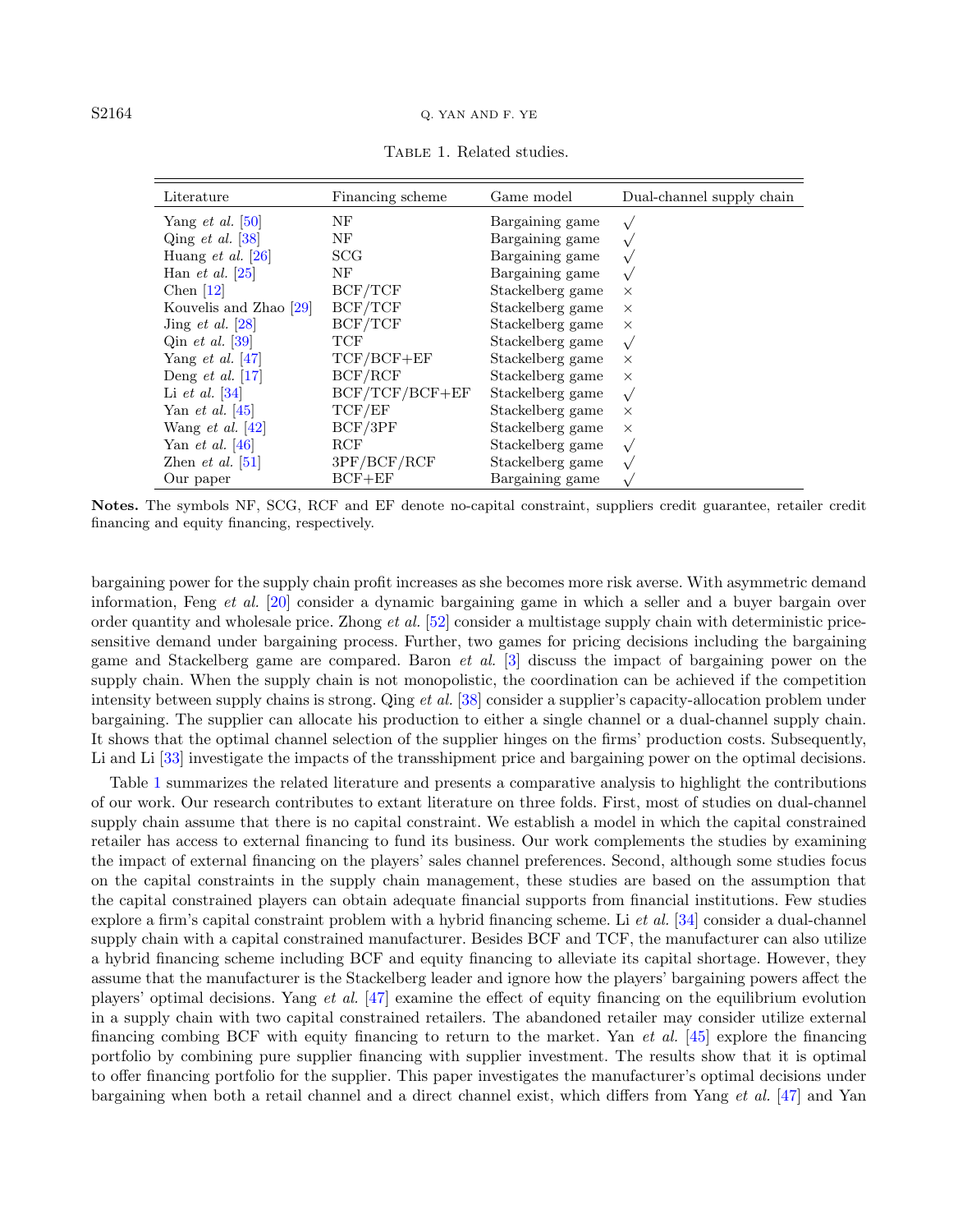<span id="page-4-1"></span>

FIGURE 1. Structure for the dual-channel supply chain.

et al. [\[45\]](#page-18-1). Third, the results of the paper can provide some valuable insights for a dual-channel supply chain. For instance, a dual-channel structure will benefit the manufacturer when the retailer's bank loans ratio in the single retail channel is beyond a certain threshold. Further, a dual-channel structure can reduce the degree of double marginalization of the overall supply chain.

### 3. Model description and assumptions

<span id="page-4-0"></span>We consider a two-echelon supply chain with an upstream manufacturer (denoted by "he") and a capital constrained retailer (denoted by "she"). The manufacturer produces a single product with constant marginal cost, which is normalized to 0 (see  $[3, 21]$  $[3, 21]$  $[3, 21]$ ). The manufacturer decides whether to add a direct channel in competition with the traditional retail channel. If the manufacturer decides to add the direct channel, channel competition occurs between the direct channel and the retail channel. In the dual channels, the manufacturer first  $\det$  determines the product quantity  $q_D^d$  for the direct channel and bargains with the retailer over the wholesale price  $w_D$ . The retailer then declares the order quantity  $q_D^r$  from the manufacturer. Figure [1](#page-4-1) illustrates competitive structures in the dual channels.

Similar to the setting in Baron *et al.* [\[3\]](#page-17-30) and Qing *et al.* [\[38\]](#page-18-0), we consider the Cournot competition and the inverse demand functions can be written as follows.

$$
p_D^d = a - q_D^d - \lambda q_D^r,
$$
  

$$
p_D^r = a - q_D^r - \lambda q_D^d,
$$

where  $a > 0$  and  $0 \leq \lambda \leq 1$ . Parameter a represents the upper bound of market price and  $\lambda$  represents the degree of market competition.

Similar to the existing literature about bargaining, we assume that the distribution of the total surplus between two players is determined by the wholesale price  $w<sub>D</sub>$  (see [\[3,](#page-17-30) [38\]](#page-18-0)). We adopt the asymmetric Nash bargaining solution to determine the negotiation outcome. Given  $q_D^r$  and  $q_D^d$  in the allocation, the choice of  $w_D$ should maximize the following Nash product:

$$
\Phi = \left(\pi_D^M - \bar{\pi}_D^M\right)^{\beta} \left(\pi_D^R - \bar{\pi}_D^R\right)^{1-\beta},
$$

where  $\bar{\pi}_{D}^{M}$  and  $\bar{\pi}_{D}^{R}$  are the players' disagreement payoffs if the negotiation breaks down, and  $(\pi_{D}^{M} - \bar{\pi}_{D}^{M})$  and  $(\pi_D^R - \bar{\pi}_D^R)$  are the players' incremental profits.  $\beta$  represents the manufacturer's bargaining power relative to the retailer. The value of  $\beta$  has significant implications for the players. An increase in a player's bargaining power will lead the other to obtain a smaller part of the total surplus (see [\[36\]](#page-18-14)).

For clear interpretation, we list the notations in Table [2.](#page-5-1)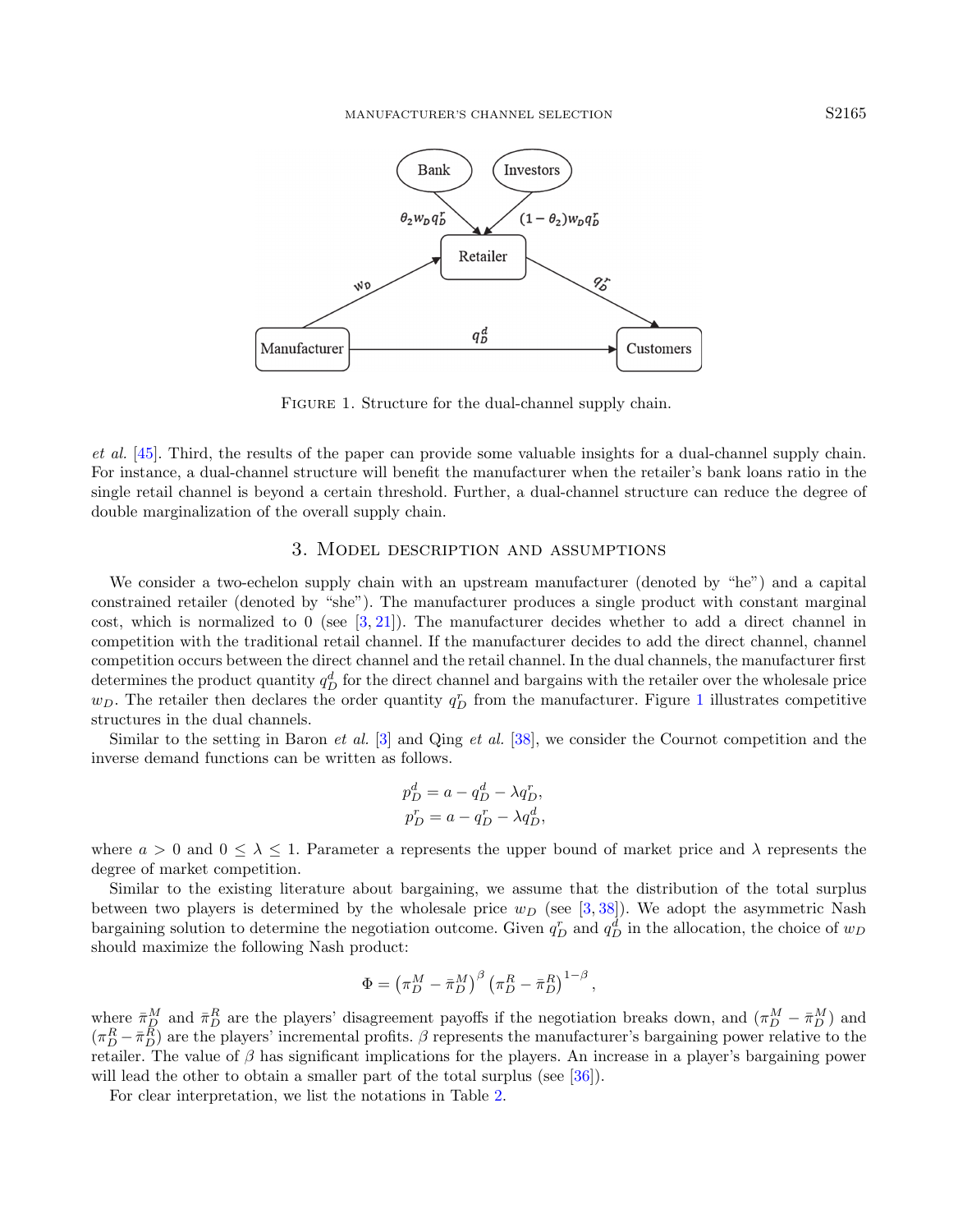#### S2166 Q. YAN AND F. YE

<span id="page-5-1"></span>

|  |  | TABLE 2. Notations and explanations. |  |  |  |
|--|--|--------------------------------------|--|--|--|
|--|--|--------------------------------------|--|--|--|

| Notation                                                                   | Explanations                                                                 |
|----------------------------------------------------------------------------|------------------------------------------------------------------------------|
| $\boldsymbol{a}$                                                           | Upper bound of market price.                                                 |
| $\lambda$                                                                  | Degree of market competition.                                                |
| $r_f$                                                                      | Interest rate of bank loans.                                                 |
| $\theta_1$                                                                 | Retailer's bank loans ratio in the single retail channel.                    |
| $\theta_2$                                                                 | Retailer's bank loans ratio in the dual channels.                            |
| β                                                                          | Manufacturers bargaining power relative to the retailer.                     |
| $w_i$                                                                      | Wholesale price in the sales channel i, where subscript $i = R, D$ denotes   |
|                                                                            | the single retail channel and dual channels, respectively.                   |
| $q_R$                                                                      | Retailers order quantity of retail channel in the dual channels.             |
| $q_D^r$                                                                    | Retailers order quantity of retail channel in the dual channels.             |
| $q_D^d$                                                                    | Manufacturer's distribution quantity of direct channel in the dual channels. |
| $p_R$                                                                      | Retail price in the single retail channel.                                   |
|                                                                            | Retail price of retail channel in the dual channels.                         |
|                                                                            | Retail price of direct channel in the dual channels.                         |
|                                                                            | Retailer's profit in the channel $i$ .                                       |
|                                                                            | Manufacturer's profit in the channel $i$ .                                   |
| $\begin{aligned} p_D^r\ p_D^d\ \pi_i^R\ \pi_i^M\ \pi_i^{SC} \end{aligned}$ | Supply chain's profit in the channel $i$ .                                   |

#### <span id="page-5-3"></span>4. Equilibrium analysis

<span id="page-5-0"></span>This section consists of two parts. We first present the equilibrium results of the manufacturer and the retailer under the single retail channel. Then we analyze the players' optimal decisions under the dual channels.

#### 4.1. The single retail channel

In this subsection, we focus on the equilibrium analysis under the traditional retail channel. The game subsequence is as follows. In stage 1, the manufacturer and retailer bargain over the wholesale price  $w_R$ . In stage 2, the retailer orders its desired order quantity  $q_R$ , then borrows  $\theta_1 w_R q_R$  from the bank and finances the amount of  $(1 - \theta_1)w_Rq_R$  from the investors. In stage 3, at the end of the sales season, the retailer transfers a fraction  $1 - \theta_1$  of her profit to the equity investors. The retailer's profit is as follows:

$$
\pi_R^R = \theta_1 [p_R q_R - \theta_1 w_R q_R (1 + r_f). \tag{4.1}
$$

where  $p_R = a - q_R$ .

The manufacturer receives a payment of  $w_Rq_R$  from the retailer at the beginning of the sales season, which is equivalent to  $w_Rq_R(1 + r_f)$  at the end of the sales season if when time value is considered. Therefore, the manufacturer's profit is as follows:

<span id="page-5-2"></span>
$$
\pi_R^M = w_R q_R (1 + r_f). \tag{4.2}
$$

Following Ma et al. [\[36\]](#page-18-14) and Qing et al. [\[38\]](#page-18-0), given  $q_R$ , the choice of  $w_R$  should maximize the following Nash product:

$$
\Phi_1 = \left(\pi_R^M - \bar{\pi}_R^M\right)^{\beta} \left(\pi_R^R - \bar{\pi}_R^R\right)^{1-\beta},\tag{4.3}
$$

where  $\bar{\pi}_R^M$  and  $\bar{\pi}_R^R$  are the players' disagreement payoffs and in this case,  $\bar{\pi}_R^M = \bar{\pi}_R^R = 0$ .  $\beta$  and  $1 - \beta$  are the bargaining powers for the manufacturer and the retailer, respectively.

After solving the above problems, we have the following results in Lemma [4.1.](#page-5-2)

**Lemma 4.1.** Under the single retail channel, the equilibrium wholesale price is  $w_R^* = \frac{a\beta}{2\theta_1(1+r_f)}$ , and the equilibrium order quantity is  $q_R^* = \frac{a(2-\beta)}{4}$  $\frac{(-\rho)}{4}$ .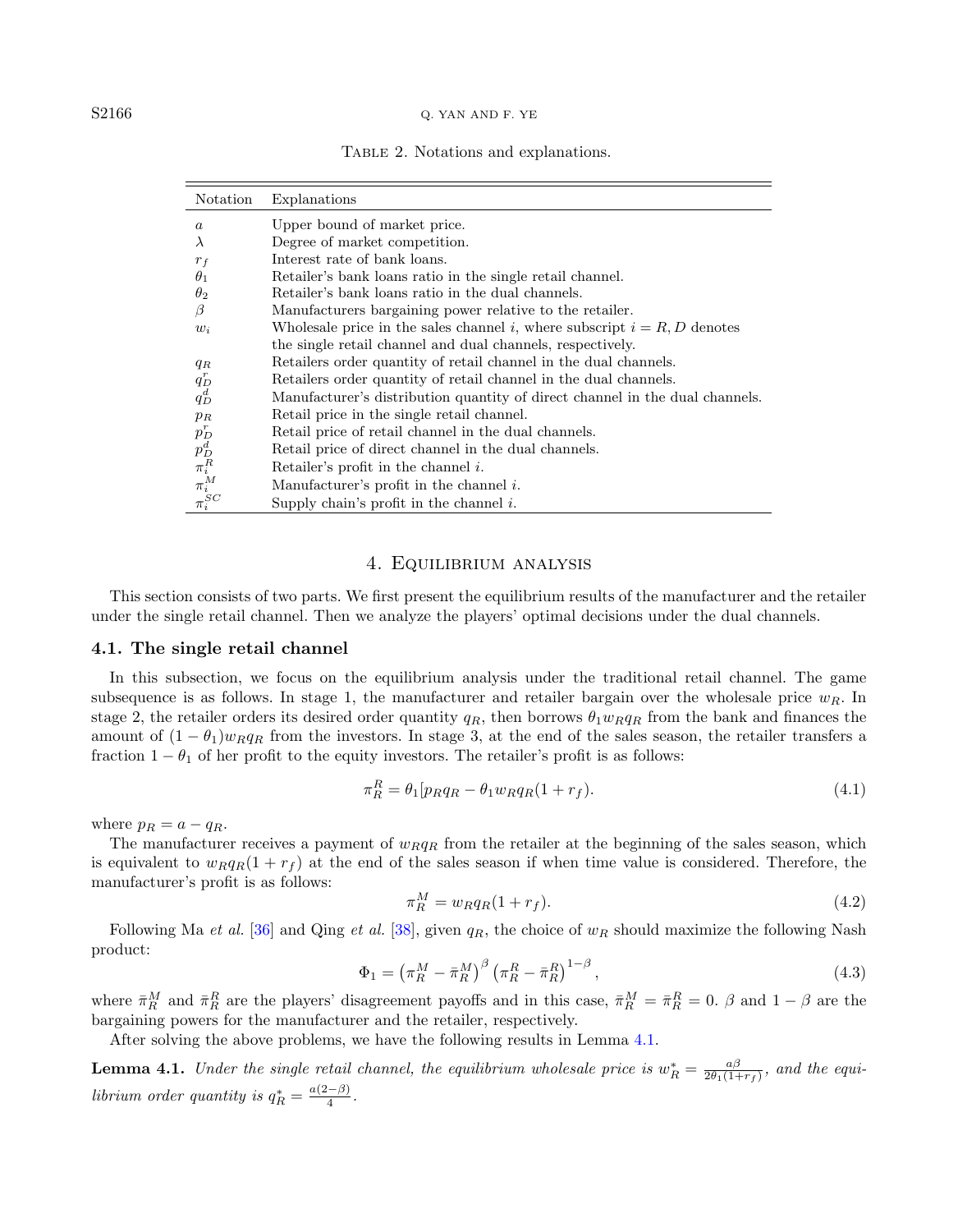<span id="page-6-2"></span>From Lemma [4.1,](#page-5-2) we further derive that the manufacturer's profits is  $\pi_R^{M*} = \frac{a^2 \beta (2-\beta)}{8\theta_1}$  and the retailer's  $8\theta_1$ profit is  $\pi_R^{R*} = \frac{a^2 \theta_1 (2-\beta)^2}{16}$ . We find that the wholesale price increases with  $\beta$ , which determines the split of the total surplus. This indicates that a stronger manufacturer's bargaining power leads to a lower order quantity. Further, the retailer's order quantity is independent of  $\theta_1$  while the manufacturer's wholesale price decreases with  $\theta_1$ . Next, we focus on the equilibrium analysis under the dual channels.

#### 4.2. The dual channels

In the dual channels, two sales channels engage in competition and the game sequence is as follows. In stage 1, the manufacturer first determines the distribution quantity  $q_D^d$  in the direct channel. In stage 2, the manufacturer bargains the wholesale price  $w_D$  with the retailer. In stage 3, the retailer determines its order quantity  $q_D^r$ , then borrows  $\theta_2 w_D q_D^r$  from the banks and finances the amount of  $(1-\theta_2)w_D q_D^r$  from the investors. In stage 4, at the end of the sales season, the retailer transfers a fraction  $1 - \theta_2$  of her profit as to the investors.

The retailer's profit is

$$
\pi_D^R = \theta_2 [p_D^r q_D^r - \theta_2 w_D q_D^r (1 + r_f)].\tag{4.4}
$$

The manufacturer's profit is

<span id="page-6-0"></span>
$$
\pi_D^M = p_D^d q_D^d + w_D q_D^r (1 + r_f). \tag{4.5}
$$

Given  $q_D^r$  and  $q_D^d$ , the choice of  $w_D$  should maximize the following Nash product:

$$
\Phi_2 = \left(\pi_D^M - \bar{\pi}_D^M\right)^{\beta} \left(\pi_D^M - \bar{\pi}_D^M\right)^{1-\beta},\tag{4.6}
$$

<span id="page-6-1"></span>·

where  $\bar{\pi}_D^M$  and  $\bar{\pi}_D^R$  are the players' disagreement payoffs if the negotiation breaks down,  $\bar{\pi}_D^R = 0$ ,  $\bar{\pi}_D^M$  is the profit the manufacturer sells only thorough direct channel.

After solving the above problems, we have the following results in Lemma [4.2.](#page-6-0)

**Lemma 4.2.** Under the dual channels, suppose  $\theta_2 \in (\frac{\lambda}{4-\lambda}, 1]$ , then we have the following results:

$$
w_R^* = \frac{a(4\beta - 2\theta\beta\lambda + 4\lambda\theta_2 - 2\beta\lambda^2 + \beta^2\lambda^2 + \beta^2\lambda^2\theta_2 - 2\beta\lambda^2\theta_2)}{(\beta^2\lambda^2\theta_2^2 + 2\beta^2\lambda^2\theta_2 + \beta^2\lambda^2 - 2\beta\lambda^2\theta_2^2 - 4\beta\lambda^2\theta_2 - 2\beta\lambda^2 + 8\theta_2)(1 + r_f)},
$$
  
\n
$$
q_D^{d*} = \frac{a(4\theta_2 - 2\beta\lambda + \beta^2\lambda - 2\beta\lambda\theta_2 + \beta^2\lambda\theta_2)}{\beta^2\lambda^2\theta_2^2 + 2\beta^2\lambda^2\theta_2 + \beta^2\lambda^2 - 2\beta\lambda^2\theta_2^2 - 4\beta\lambda^2\theta_2 - 2\beta\lambda^2 + 8\theta_2},
$$
  
\n
$$
q_D^{r*} = \frac{a\theta_2(2 - \lambda - \lambda\theta_2)(2 - \beta)}{\beta^2\lambda^2\theta_2^2 + 2\beta^2\lambda^2\theta_2 + \beta^2\lambda^2 - 2\beta\lambda^2\theta_2^2 - 4\beta\lambda^2\theta_2 - 2\beta\lambda^2 + 8\theta_2}.
$$

According to Lemma [4.2,](#page-6-0) we further derive that the manufacturer's profit is

$$
\pi_D^{M*} = \frac{a^2(2\beta + 2\theta_2 - 2\beta\lambda + \beta^2\lambda - \beta^2 - 2\beta\lambda\theta_2 + \beta^2\lambda\theta_2}{\beta^2\lambda^2\theta_2^2 + 2\beta^2\lambda^2\theta_2 + \beta^2\lambda^2 - 2\beta\lambda^2\theta_2^2 - 4\beta\lambda^2\theta_2 - 2\beta\lambda^2 + 8\theta_2},
$$

and the retailer's profit is

$$
\pi^{R*}_D=\frac{a^2\theta_2{}^3(2-\lambda-\lambda\theta_2)^2(2-\beta)^2)}{(\beta^2\lambda^2\theta_2{}^2+2\beta^2\lambda^2\theta_2+\beta^2\lambda^2-2\beta\lambda^2\theta_2{}^2-4\beta\lambda^2\theta_2-2\beta\lambda^2+8\theta_2)^2}
$$

According to the proof of Lemma [4.2,](#page-6-0) when  $\theta_2$  is sufficiently low, the retailer may choose a negative order quantity, which implies that the retailer will not order from the manufacturer. Therefore, the manufacturer will sell all products through the direct channel. In this case, the sales quantity in the direct channel is  $\frac{a}{2}$  and the manufacturer's profit is  $\frac{a^2}{4}$  $\frac{a^2}{4}$ . As our focus is on the manufacturer's channel preference between the single retail channel and the dual channels, we assume  $\theta_2 \in (\frac{\lambda}{4-\lambda}, 1]$  in the following sections. Next, we analyze the impacts of the bank loans ratio and the manufacturer's bargaining power on the players' optimal decisions.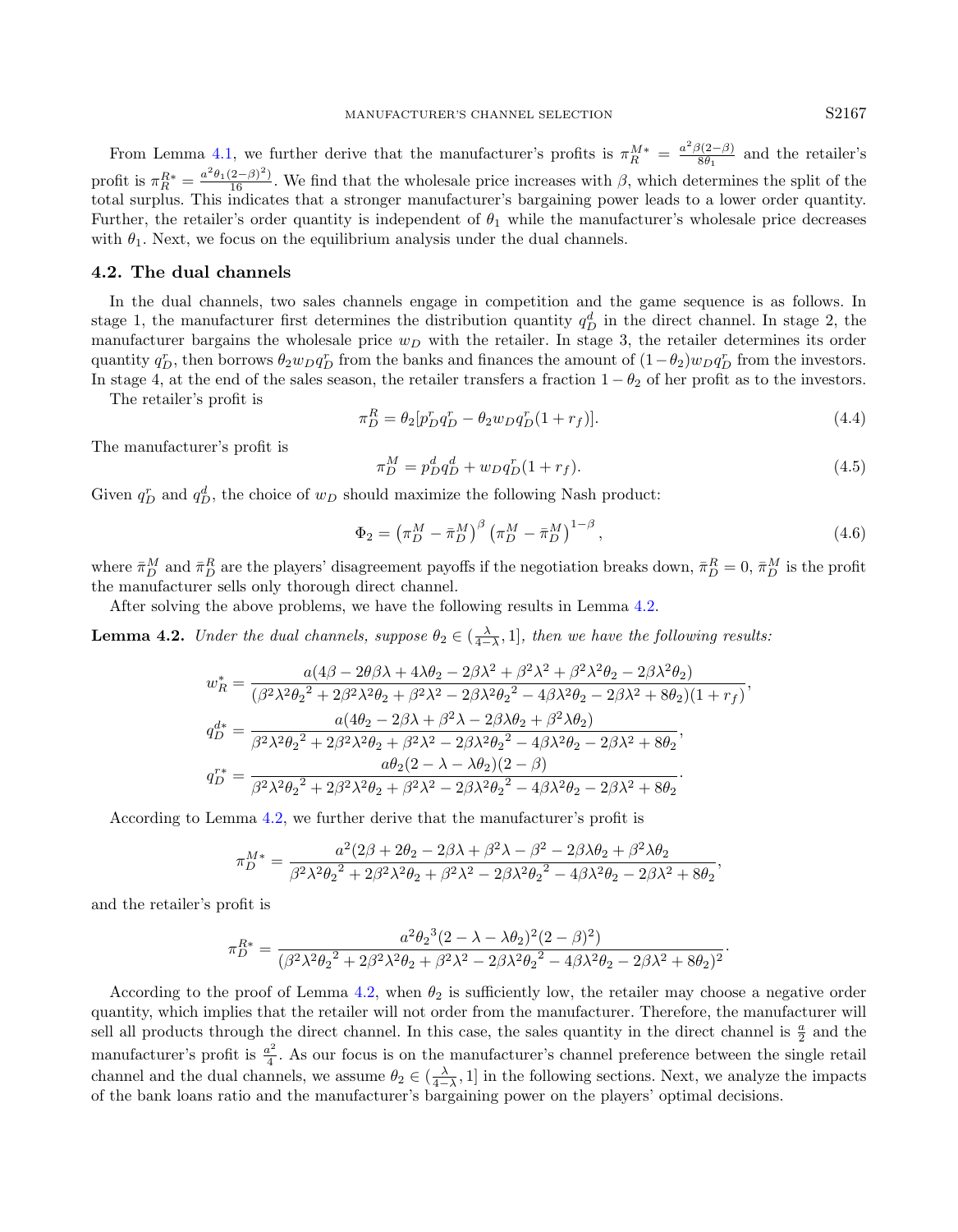#### S2168 Q. YAN AND F. YE

#### Proposition 4.3.

(i)  $\frac{\partial w_D^*}{\partial \beta} > 0$ ;  $\frac{\partial q_D^{d*}}{\partial \beta} < 0$ ; When  $\lambda < \frac{4}{9}$  or when  $\frac{4}{9} < \lambda < \frac{\sqrt{2}}{2}$  and  $\theta_2 > \bar{\theta}$ , then  $\frac{\partial q_D^{r*}}{\partial \beta} < 0$ ; When  $\frac{4}{9} \leq \lambda < \frac{\sqrt{2}}{2}$  and  $\theta_2 \leq \bar{\theta}$  or when  $\lambda \geq \frac{\sqrt{2}}{2}$ , then there exists a unique  $\beta_1$  such that  $\frac{\partial q_D^{r*}}{\partial \beta} \geq 0$  if  $\beta \leq \beta_1$ , and  $\frac{\partial q_D^{r*}}{\partial \beta} < 0$  if  $\beta > \beta_1$ . (ii)  $\frac{\partial w_D^*}{\partial \theta_2} < 0$ ;  $\frac{\partial q_D^{d*}}{\partial \theta_2} > 0$  and  $\frac{\partial q_D^{r*}}{\partial \theta_2} < 0$ .

A stronger manufacturer's bargaining power implies a larger proportion of the total surplus, which is determined by the wholesale price. Therefore,  $w_D^*$  increases with  $\beta$ . In the dual channels, the sales quantity in the direct channel decreases with  $\beta$ . The reason for this result is as follows. First, the manufacturer's direct channel sales have a lower margin cost (0), while the retail channel sales have a higher margin cost  $(\theta_2w_D)$ . Second, for the lower-cost manufacturer in the direct channel, there are two opposite effects on his sales quantity in the direct channel due to an increased  $\beta$ : a negative effect on the reduced total market demand and a positive effect on the competitive advantage from lower cost in the direct channel. Meanwhile, as  $\beta$  increases, the negative effect always dominates the positive effect. Therefore, the manufacturer will lower the distribution quantity in the direct channel as  $\beta$  grows. Interestingly, the relationship between the retailer's order quantity and  $\beta$  depends on  $\lambda$  and  $\theta_2$ . The reason for this result is similar to the manufacturer.

Proposition [4.3](#page-6-1) shows that as the bank loans ratio grows, the wholesale price increases, the manufacturer's distribution quantity increases while the retailer's order quantity decreases. Note that a larger  $\theta_2$  indicates that the retailer share less revenue with the investors but pays more interest to the bank. Similar to Yang et al. [\[47\]](#page-18-4), the equity financing can be considered as a proxy for the retailer's operational costs. As  $\theta_2$  increases, the retailer becomes less competitive in terms of costs and thus orders less. Because of the strategic interaction, the manufacturer distributes more for the direct channel.

## 5. Manufacturer's optimal channel choice

<span id="page-7-0"></span>In this section, we focus on the main questions of this paper: whether the manufacturer is willing to add a direct channel to compete with the traditional retail channel? Meanwhile, how the manufacturer's adding a direct channel affects the retailer's profit? Next, we first analyze the effect of adding a direct channel on the players' optimal decisions.

#### <span id="page-7-1"></span>Proposition 5.1.

- (i) When  $\theta_1 \leq \theta_{11}$ , then  $w_R^* \geq w_D^*$ ; When  $\theta_{11} < \theta_1 \leq \theta_{12}$ , then there exists a unique  $\theta_{21}$  such that  $w_R^* \geq w_D^*$  if  $\theta_2 \geq \theta_{21}$ , and  $w_R^* < w_D^*$  if  $\theta_2 < \theta_{21}$ ; When  $\theta_1 > \theta_{12}$ , then  $w_R^* < w$
- (ii)  $q_R^* \geq q_D^{r*}$ ;
- (iii) When  $\beta \leq \frac{1}{2}$  and  $\lambda \geq \lambda_1$ , then  $q_D^{d*} \geq q_D^{r*}$ ; When  $\beta \leq \frac{1}{2}$  and  $\lambda < \lambda_1$  or when  $\beta > \frac{1}{2}$ , then there exists a unique  $\theta_{22}$  such that  $q_D^{d*} \ge q_D^{r*}$  if  $\theta_2 \ge \theta_{22}$ , and  $q_D^{d*} < q_D^{r*}$  if  $\theta_2 < \theta_{22}$ ;
- (iv)  $q_D^{d*} + q_D^{r*} \ge q_R^*$ .

From Lemmas [4.1](#page-5-2) and [4.2,](#page-6-0) we have  $\frac{\partial w_R^*}{\partial \theta_1} < 0$  and  $\frac{\partial w_D^*}{\partial \theta_2} < 0$ . The manufacturer has the same margin cost (0) in either retail channel or dual channels, but in terms of the relationship between  $w_R^*$  and  $w_D^*$ , we observe two determinants:  $\theta_1$  and  $\theta_2$ . When  $\theta_1$  is sufficiently small (large), then  $w_R^*$  is always greater (lower) than  $w_D^*$ . When  $\theta_1$  is medium, then  $w_R^*$  is greater than  $w_D^*$  if and only if  $\theta_2$  is beyond a certain threshold  $\theta_{21}$ . In the dual channels, the manufacturer competes with the retailer and the direct channel will cannibalize part of the retail channel. Therefore,  $q_R^* \geq q_D^{r*}$ .

We note that the manufacturer's direct channel sales have a lower margin cost  $(0)$ , while the retail channel sales have a higher margin cost  $(\theta_2 w_D)$ . However, this does not imply that the sales quantity in the direct channel is greater than that in the retail channel. When  $\beta \leq \frac{1}{2}$  and  $\lambda \geq \lambda_1$ , there will be an obvious cost advantage for the manufacturer in the direct channel. Therefore, it is beneficial for the manufacturer to sell more in the direct channel compared with the retail channel. In other cases, whether the manufacturer sells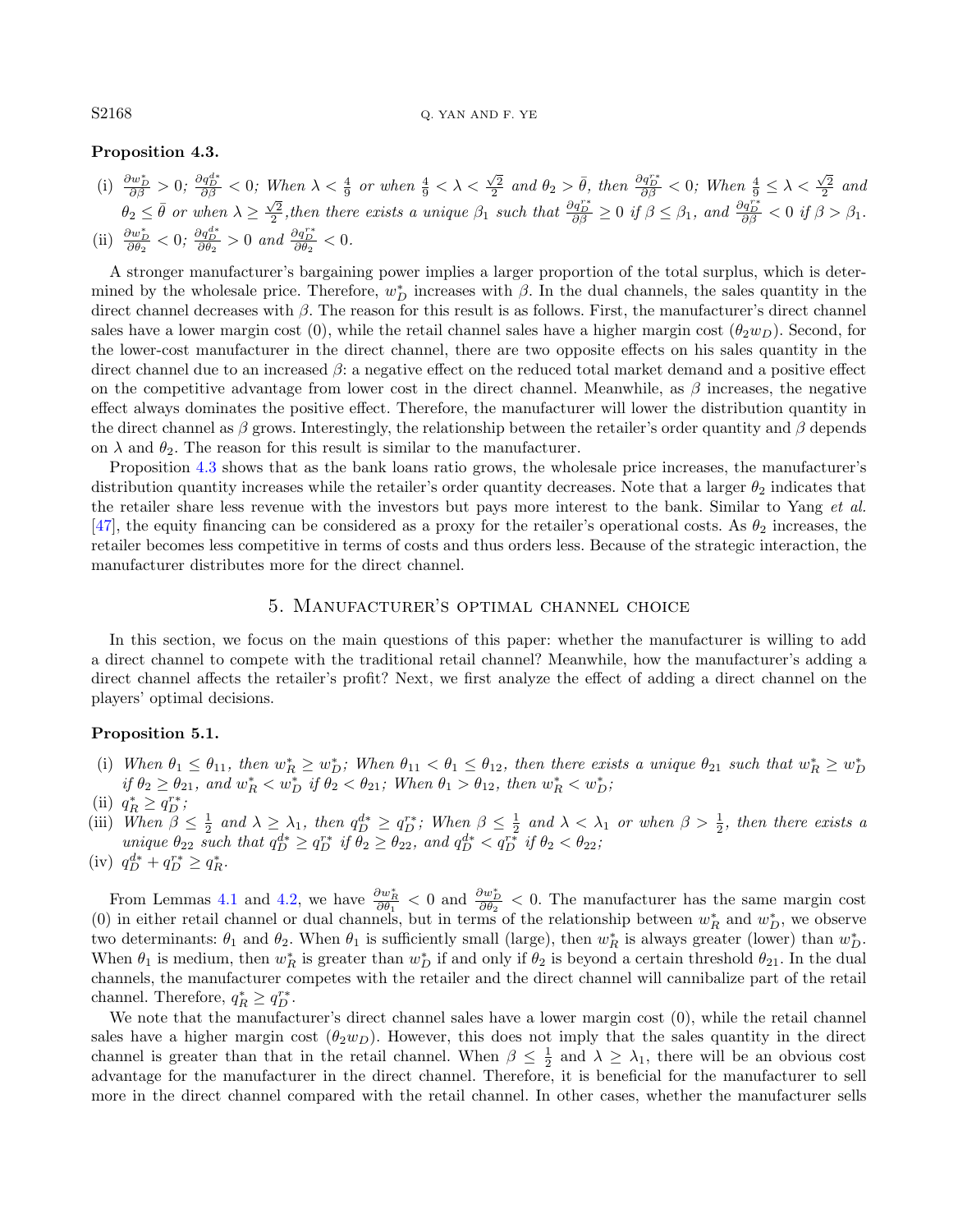<span id="page-8-1"></span>more in the direct channel than that in the retail channel depends on  $\theta_2$ . Since  $\frac{\partial q_D^{d*}}{\partial \theta_2} > 0$  and  $\frac{\partial q_D^{r*}}{\partial \theta_2} > 0$ , then  $q_D^{d*}$ is greater than  $q_D^{r*}$  if  $\theta_2$  is beyond the threshold  $\theta_{22}$ , but  $q_D^{d*}$  is less than  $q_D^{r*}$  if  $\theta_2 < \theta_{22}$ .

Similar to the manufacturer's Stackelberg dual-channel supply chain (see [\[33\]](#page-17-31)), the total demand in the dual channels is higher than that in the single retail channel, which implies that adding a direct channel can reduce the degree of double marginalization. Next, we investigate the impacts of  $\theta_1$  and  $\theta_2$  on the players' profits.

## Proposition 5.2.

- <span id="page-8-0"></span>(i)  $\frac{\partial \pi_R^{M*}}{\partial \theta_1} < 0$  and  $\frac{\partial \pi_R^{R*}}{\partial \theta_1} > 0$ ;
- (ii) There exists a unique  $\bar{\theta}_1(\theta_2) \in (0,1]$  such that  $\pi_D^{M*} \geq \pi_R^{M*}$  if  $\theta_1 \geq \bar{\theta}_1(\theta_2)$ , and  $\pi_D^{M*} < \pi_R^{M*}$  if  $\theta_1 < \bar{\theta}_1(\theta_2)$ ; (iii) There exists a unique  $\hat{\theta}_1(\theta_2) \in (0,1]$  such that  $\pi_D^{R*} > \pi_R^{R*}$  if  $\theta_1 < \hat{\theta}_1(\theta_2)$ , and  $\pi_D^{R*} \geq \pi_R^{R*}$  if  $\theta_1 \leq \hat{\theta}_1(\theta_2)$ .

When the retailer finances from the bank and external investors, it will increase extra cost from the interest repaid to the bank, which is related to the bank loans ratio. According to Lemma [4.1,](#page-5-2) we observe that the wholesale price decreases with  $\theta_1$  and the order quantity is independent of  $\theta_1$ , which implies that in the retailer channel a high bank loans ratio will benefit the retailer while hurt the manufacturer. This outcome is consistent with that in Yang et al.  $[47]$  and Li et al.  $[34]$ . Therefore, it is wise for the manufacturer to encourage the retailer to borrow more from the investors. When the bank loans ratio  $\theta_1$  is beyond a certain threshold  $(e.g., \theta_1 \ge \theta_1(\theta_2))$ . then the manufacturer has an incentive to add a new sales channel. However, the retailer's profit increases with  $\theta_1$  in the retail channel. Therefore, if the bank ratio  $\theta_1$  is below a certain threshold  $(e.g., \theta_1 < \theta_1(\theta_2))$ , then the retailer also prefers the dual channels. Note that if and only if  $\theta_1 \in [\min{\{\bar{\theta}_1(\theta_2), \hat{\theta}_1(\theta_2)\}}, \max{\{\bar{\theta}_1(\theta_2), \hat{\theta}_1(\theta_2)\}}]$ both players have the same channel preference.

#### Proposition 5.3.

- (i)  $\frac{\partial \pi_D^{M*}}{\partial \theta_2} < 0;$
- (ii) When  $\theta \leq \theta_{13}$ , then  $\pi_D^{M*} \leq \pi_R^{M*}$ ; when  $\theta_{13} < \theta_1 < \theta_{14}$ , then exists a unique  $\theta_{23}$  such that  $\pi_D^{M*} \geq \pi_R^{M*}$ <br>if  $\theta_2 \leq \theta_{23}$ , and  $\pi_D^{M*} < \pi_R^{M*}$  if  $\theta_2 > \theta_{23}$ ; when  $\theta_1 \geq \theta_{14}$ , t

From Proposition [5.3,](#page-8-0) the manufacturer's profit in the dual channels decreases with  $\theta_2$ . As shown in Propo-sition [4.3\(](#page-6-1)iii),  $w_D^*$  and  $q_D^{r*}$  decrease with  $\theta_2$  while  $q_D^{d*}$  increases with  $\theta_2$ . Similar to the analysis detail of Propo-sition [4.3,](#page-6-1) as  $\theta_2$  grows, the negative effects of the decreased  $w_D^*$  and  $q_D^{r*}$  dominate the positive effect of the increased  $q_D^{d*}$  on the retailer's profit. Therefore, a high bank loans ratio will hurt the manufacturer. As shown in Proposition [5.2\(](#page-8-1)i), the manufacturer's profit in the retail channel decreases with  $\theta_1$ . Therefore, a sufficiently high (or low)  $\theta_1$  will lead to a low (or high) profit for the manufacturer in the retail channel, which implies that the manufacturer's profit in the retail channel is always lower (or higher) than that in the dual channels. However, when  $\theta_1$  is medium, the manufacturers channel choice mainly depends on  $\theta_2$ . Since  $\frac{\partial \pi_{D}^{M*}}{\partial \theta_2} < 0$ , adding a direct channel will bring more profit to the manufacturer if  $\theta_2$  is below a certain threshold  $\theta_{23}$ .

Regarding the retailer, it is difficult to obtain analytical results for the sensitivity analysis in terms of profits. Instead, we will present a serial of numerical examples to examine the impact of  $\theta_2$  on the retailer's profit and channel preference. We next study the impact of adding a new channel on the supply chain's profit. We compare the supply chain's profits between the two different channel structures. It is difficult to examine the impact of  $\theta_2$  on the supply chain's channel selection, however, according to Proposition [5.2,](#page-8-1) we obtain the following Proposition [5.4.](#page-8-2)

<span id="page-8-2"></span>**Proposition 5.4.** Given  $\beta = 1$ , then the supply chain's optimal sales channel is a dual-channel structure if  $\theta_1 \geq \theta_1^*$ ; but a single retail-channel structure if  $\theta_1 < \theta_1^*$ .

According to the proof the Proposition [5.3,](#page-8-0) the supply chain's profit decreases with  $\theta_1$  in the retail channel when  $\beta = 1$ . Therefore, when the bank ratio  $\theta_1$  in the retail channel is beyond a certain threshold  $(e.g., \theta_1 \ge \theta_1^*)$ , then the supply chain's optimal choice is a dual-channel structure.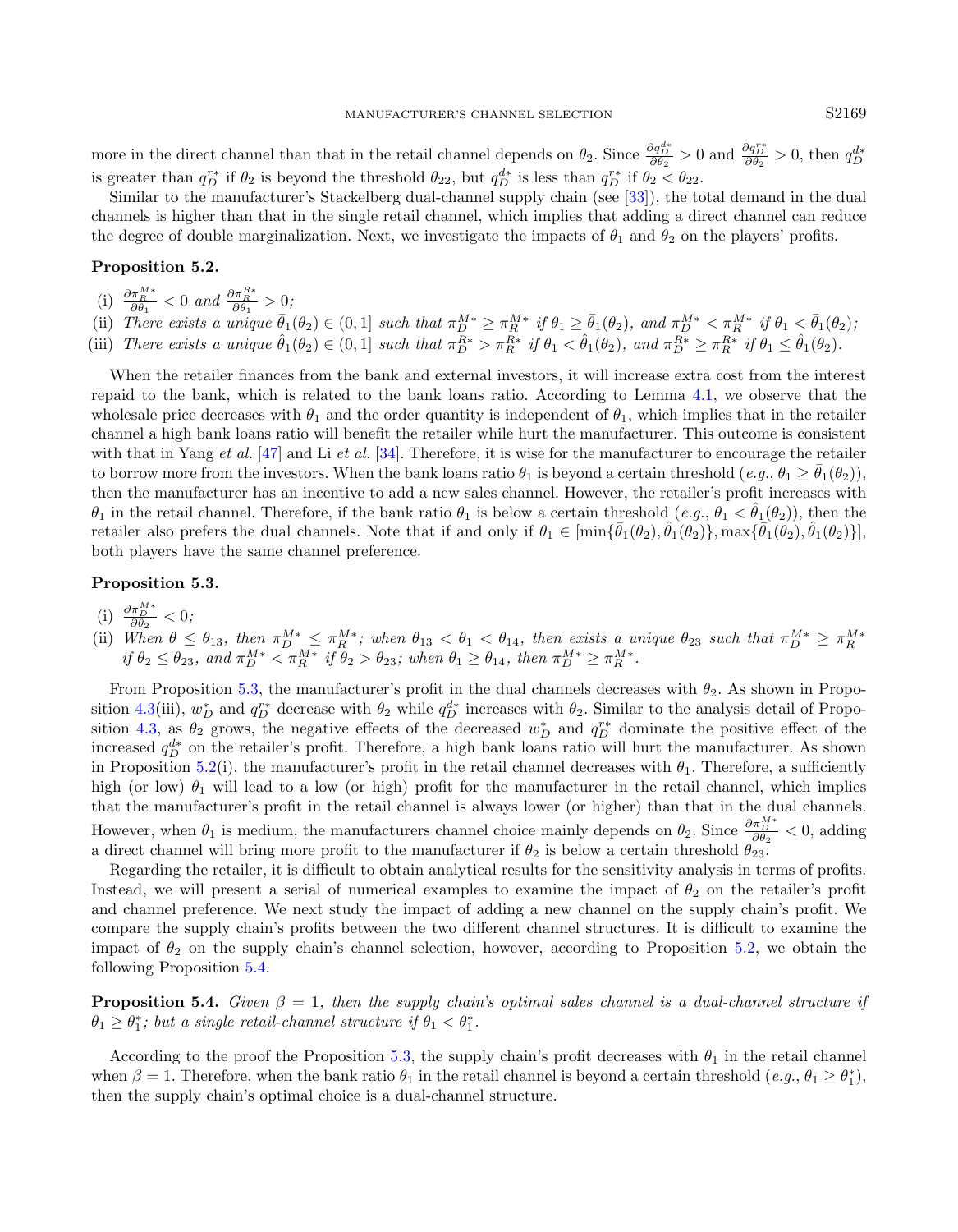<span id="page-9-0"></span>

FIGURE 2. Retailer's profit changes with  $\theta_1$ .



FIGURE 3. Manufacturer's profit changes with  $\theta_1$ .

Figures [2–](#page-9-0)[4](#page-10-0) illustrate the impact of  $\theta_1$  on the two players' and the supply chain's profits, where  $a = 1, \beta = 0.5$ ,  $\lambda = 0.5$ ,  $\theta_2 = 0.5$  and  $r_f = 0.05$ . According to Figures [2–](#page-9-0)[4,](#page-10-0) we have the following results: (i) in the retail channel, the retailer's profit increases with  $\theta_1$  while manufacturer's and the supply chain's profits decrease with  $\theta_1$ ; (ii) when  $\theta_1 \in (0, 0.267]$ , the retailer prefers the dual channels while the manufacturer and the supply chain prefer the single retail channel; when  $\theta_1 \in (0.267, 0.346]$ , two players and the supply chain prefer retail channel; when  $\theta_1 \in (0.346, 0.351]$ , the manufacturer prefers the dual channels while the retailer and the supply chain prefer the retail channel; when  $\theta_1 \in (0.351, 1)$ , the retailer prefers the retail channel while the manufacturer and the supply chain prefer the dual channels.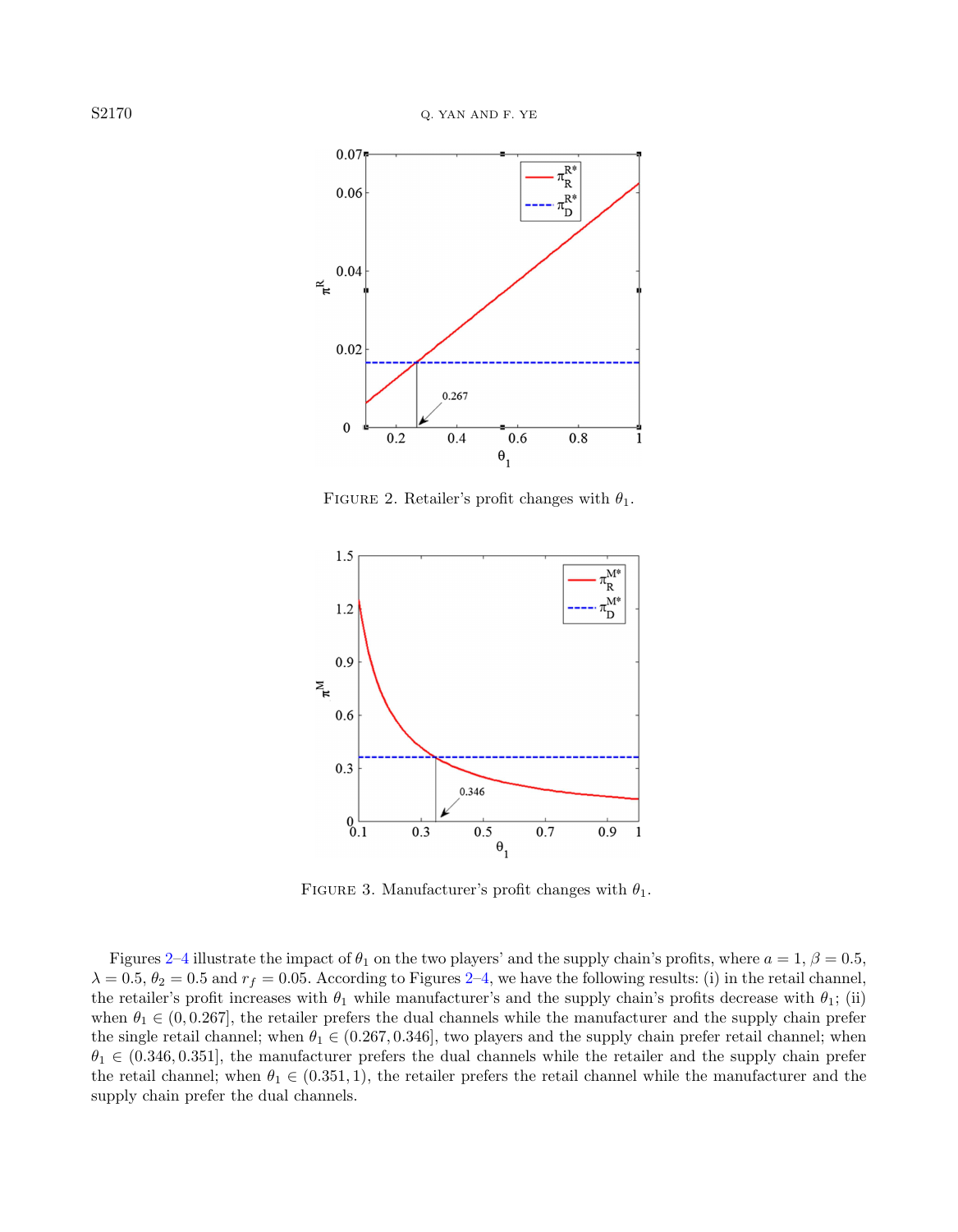<span id="page-10-0"></span>

FIGURE 4. Supply chain's profit changes with  $\theta_1$ .

Figures [5–](#page-11-0)[7](#page-12-1) illustrate the impact of  $\theta_2$  on the equilibrium profits, where  $a = 1, \beta = 0.5, \lambda = 0.5$  and  $r_f = 0.05$ . As shown in Figures [5–](#page-11-0)[7,](#page-12-1) we have the following results: (i) in the dual channels, the retailer's profit increases with  $\theta_2$ , but the manufacturer's and the supply chain's profits decrease with  $\theta_2$ ; (ii) when  $\theta_1$  is relatively low  $(e.g., \theta_1 = 0.1)$ , the retailer always prefers the dual channels while the manufacturer and the supply chain prefer the single retail channel; (iii) when  $\theta_1$  is medium (e.g.,  $\theta_1 = 0.3$ ), the players' channel preferences depends on  $\theta_2$ . If  $\theta_2 \in (0, 0.563]$ , the retailer prefers the retail channel but the manufacturer and the supply chain prefer the dual channels; if  $\theta_2 \in (0.563, 0.602]$ , the retailer and the supply chain prefer the retail channel but the manufacturer prefers the dual channels; if  $\theta_2 \in (0.602, 0.863]$ , the retailer, the manufacturer and the supply chain all prefer the retail channel; if  $\theta_2 \in (0.863, 1]$ , the retailer prefers the dual channels but the manufacturer and the supply chain prefer the retail channel; (iv) when  $\theta_1$  is relatively high (e.g.,  $\theta_1 = 0.6$ ), the retailer always prefers the single retail channel while the manufacturer and the supply chain prefer the dual channels.

When the manufacturer's optimal channel choice is not consistent with that of the retailer, it may incur conflict between two players. Next, we develop a mechanism to solve this potential conflict. In terms of the channel preferences of the manufacturer, retailer and supply chain, according to Propositions [5.2](#page-8-1) and [5.4,](#page-8-2) we observe three determinants:  $\bar{\theta}_1$ ,  $\hat{\theta}_1$  and  $\theta_1^*$ . It is difficult to make a theoretical comparison among  $\bar{\theta}_1$ ,  $\hat{\theta}_1$  and  $\theta_1^*$ . Therefore, we list all possible cases, which are shown in Table [B.1](#page-16-0) (see Appendix [B\)](#page-16-1). To solve the potential channel conflict, we consider a bilateral payment mechanism. When the manufacturer and the supply chain prefer dual channels, while the retailer prefers retail channel (e.g.,  $(D, R, D, D)$  in Tab. [B.1\)](#page-16-0), then the manufacturer can transfer a certain fee  $F$  to induce the retailer to allow his adding a new channel. In this case, the equilibrium channel structure is a dual-channel structure. When the manufacturer prefers dual channels, while the retailer and the supply chain prefer retail channel  $(e.q., (D, R, R, R)$  in Tab. [B.1\)](#page-16-0), then it is not worthwhile for the manufacturer to transfer a certain fee to induce the retailer to allow his adding a new channel. Therefore, the equilibrium channel structure is retail channel. Interestingly, in the case that the retailer and the supply chain prefer dual channels, while the manufacturer prefers retail channel  $(e.g., (R, D, D, D)$  in Tab. [B.1\)](#page-16-0), then the retailer can transfer a certain fee G to induce the manufacturer to add a new channel. In this case, the equilibrium channel structure is a dual-channel structure. In addition, Table [B.1](#page-16-0) also shows that a bilateral payment mechanism can improve the efficiency of the supply chain and make both players better off.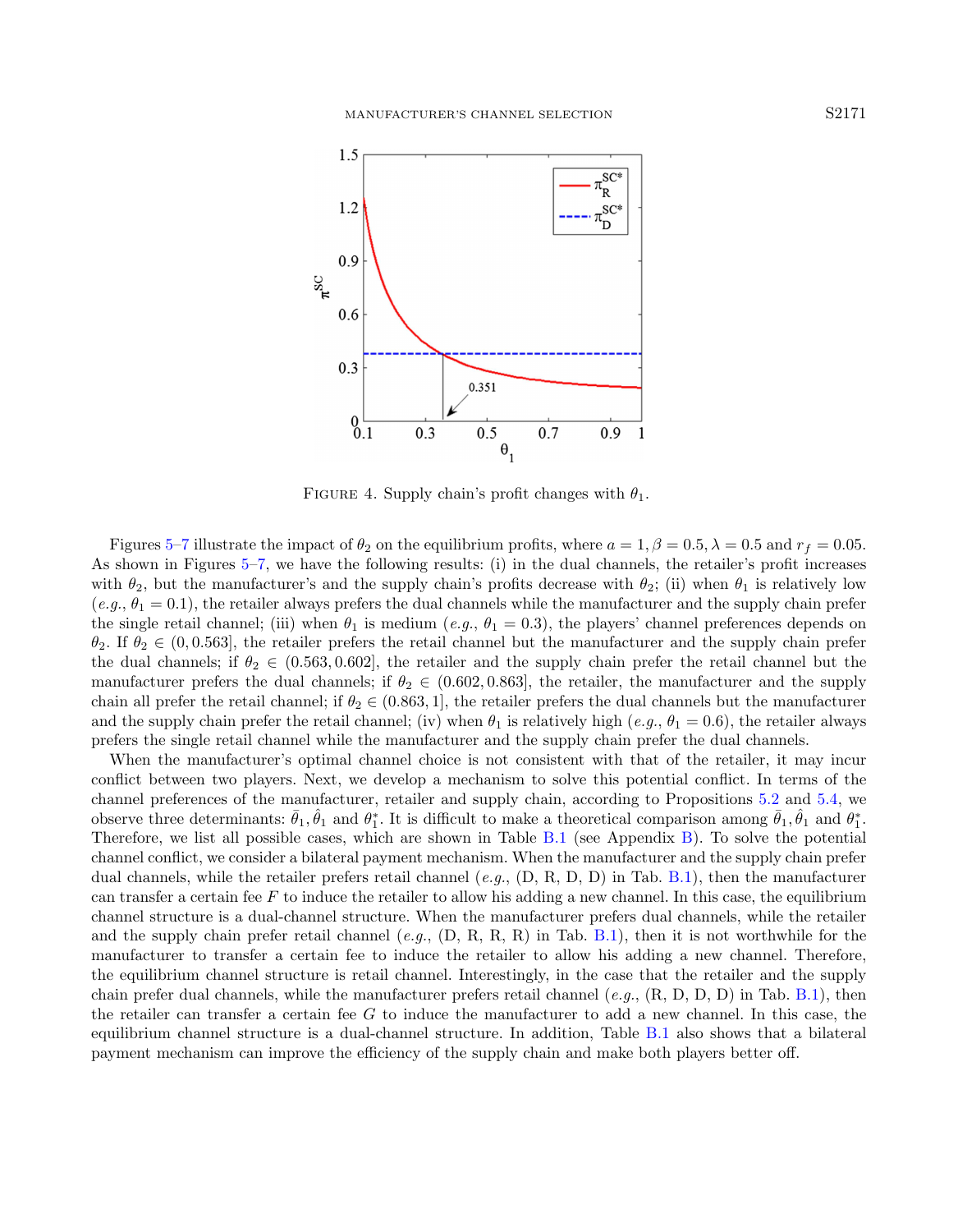<span id="page-11-0"></span>

FIGURE 5. The retailer's profit changes with  $\theta_2$ .



FIGURE 6. The manufacturer's profit changes with  $\theta_2.$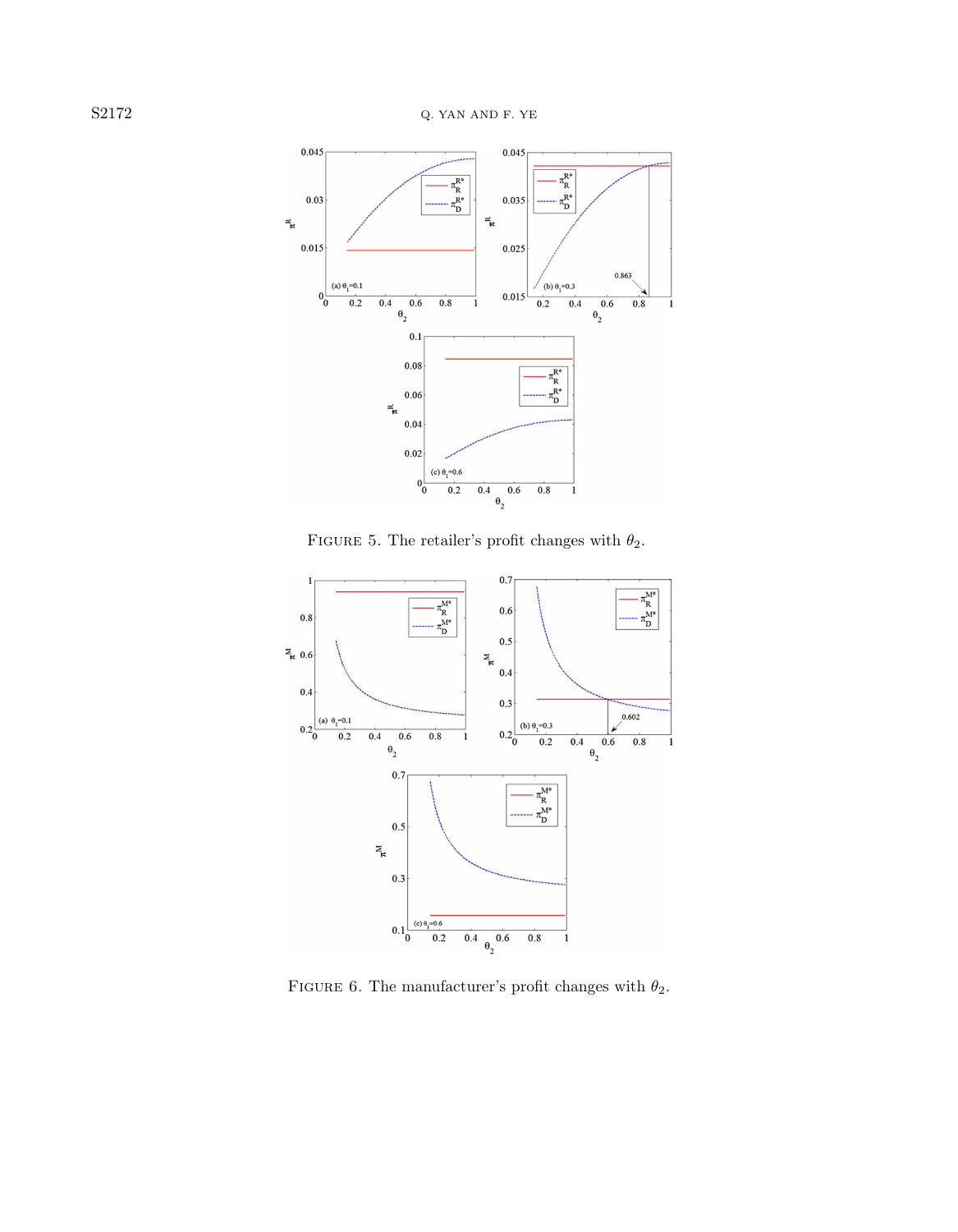<span id="page-12-1"></span>

FIGURE 7. The supply chain's profit changes with  $\theta_2$ .

# 6. EXTENSION

<span id="page-12-0"></span>As shown in Section [4,](#page-5-0) the players' profits under dual channels are independent with  $\theta_1$ . Therefore, when making a comparison between dual channels and retail channel, the players' profits remain constant under dual channels while vary with  $\theta_1$  under retail channel. In this section, we focus on a special case  $\theta_2 = \theta_1 = \theta$ . In this case, the players' profits under retail channel and dual channels are dependent on  $\theta$ . By making a comparison between these two channel structures, we have the following results.

<span id="page-12-2"></span>**Proposition 6.1.** Suppose  $\theta_2 = \theta_1 = \theta$ , then

(i) If  $\theta > \frac{\beta}{2-\beta}$ , then  $w_D^* > w_R^*$ ; if  $\theta \leq \frac{\beta}{2-\beta}$ , then  $w_D^* \leq w_R^*$ ; (ii)  $q_R^* \ge q_D^{r*}$  and  $q_D^{d*} + q_D^{r*} \ge q_R^*$ ; (iii)  $\pi_D^{R*} < \pi_R^{R*}$  and  $\pi_D^{M*} > \pi_R^{M*}$ .

From Proposition [6.1,](#page-12-2) when the retailer has the same bank loans ratio under two different channel structures, the manufacturer always prefers the dual channels while the retailer prefers the retail channel. As shown in Proposition [6.1,](#page-12-2) adding a direct channel will increase the total market demand but decrease the demand in the retail channel of dual channels. When  $\theta$  exceeds a certain threshold, the wholesale price under dual channels is greater than that under retail channel, it is obvious that adding a direct channel benefits the manufacturer but hurts the retailer. However, when  $\theta$  is relatively low, the manufacturer will announce a lower wholesale price in contrast to the retail channel. The positive effect of the increased total market demand dominates the negative effect of the decreased wholesale price under dual channels on the manufacturer's profit. Therefore, the manufacturer's profit under dual channels is greater than that under retail channel. From the retailer's perspective, the positive effect of the decreased wholesale price dominates the negative effect of the decreased market demand on the retailers profit. Therefore, the retailers profit under dual channels is lower than that under retail channel.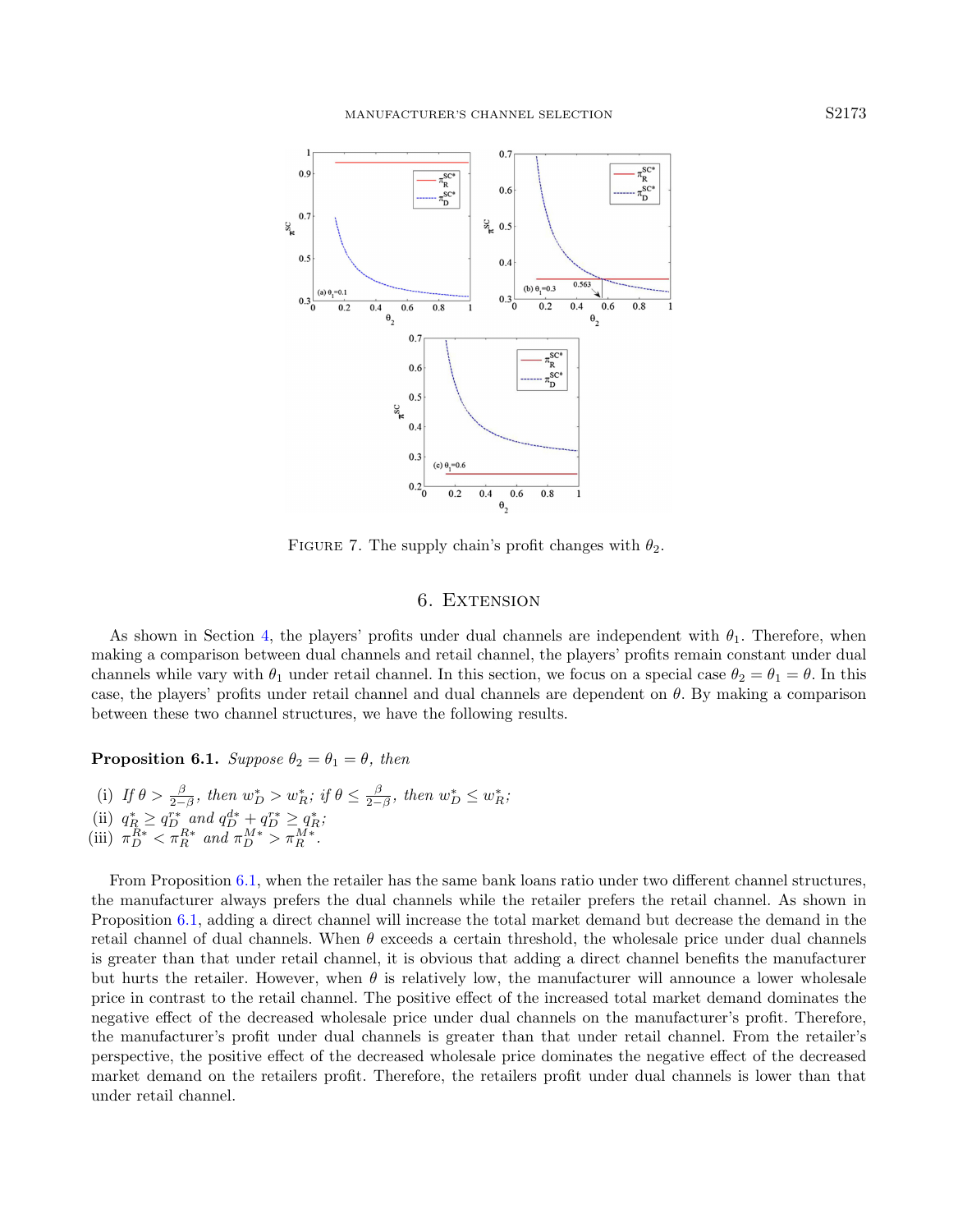#### <span id="page-13-0"></span>S2174 Q. YAN AND F. YE

# 7. Conclusions and management insights

In this paper, we consider the bargaining equilibrium in a two-echelon supply chain with a manufacturer and a capital constrained retailer, where the manufacturer considers adding a direct channel in competition with the traditional retail channel. Comparing with previous research, we incorporate equity financing into our model, which enables us to investigate the impact of bank loans ratio on the players' optimal decisions.

We also yield some useful results complement the existing literature. First, in the single retail channel a high bank loans ratio will benefit the retailer but hurt the manufacturer. In the dual channel, the manufacturer's profit decreases with the bank loans ratio. Second, adding a direct channel will benefit the manufacturer and supply chain when the bank loans ratio in the single retail channel is beyond a certain threshold. However, the retailer prefers the dual channels only and only if the bank loans ratio in the retail channel is below a certain threshold. Third, compared with the retail channel, a dual-channel structure can decrease the degree of the double marginalization.

Our study also leads to some managerial insights. First, from the manufacturer's perspective, he should add a new sales channel when the retailer's bank loans ratio in the retail channel is sufficiently large. In addition, the manufacturer and the retailer should try their best to increase bargaining powers and obtain greater profits. Second, it is wise for the manufacturer to encourage the retailer to borrow more from the external investors. Third, with the development of e-commerce, channel competition and conflict become inevitable. We show that a bilateral payment mechanism can improve the efficiency of the supply chain and achieve a win–win result.

The paper can be extended along the following possible directions. In this paper, we consider a deterministic demand model. However, the players may face an uncertain demand for some new products. Therefore, investigating the impact of the demand uncertainty on the channel selection is an interesting topic. Another possible extension is to consider other effective mechanisms such as revenue sharing contract to benefit both players.

Acknowledgements. The research is supported by the National Natural Science Foundation of China under Grant Nos. 71571065, 71521061 and 71790593.

# Appendix A. Proofs

*Proof of Lemma [4.1.](#page-5-2)* According to Problem [\(4.1\)](#page-5-3),  $\pi_R^R$  is concave in  $q_R$ . Taking the first-order condition with respect to  $q_R$ , we have  $q_R^* = \frac{a - \theta_1 w_R(1 + r_f)}{2}$ . Given  $q_R^*$ , denote  $\bar{\Phi}_1 = \ln \Phi_1 = \beta \ln \pi_R^M + (1 - \beta) \ln \pi_R^R$ . Let  $\frac{\partial \bar{\Phi}_1}{\partial w_R} = 0$ , then  $w_R^* = \frac{a\beta}{2\theta_1(1+r_f)}$ . Since  $\frac{\partial^2 \Phi_1}{\partial (w_R)^2}|_{w_R=w_R^*} < 0$ , we conclude that  $w_R^*$  is the unique wholesale price that maximizes  $\Phi_1$  and  $\bar{\Phi}_1$ . Further, we derive  $q_R^*$ ,  $p_R^*$ ,  $\pi_R^{R*}$  and  $\pi_R^{M*}$  $\mathbb{R}^{M*}$ .

*Proof of Lemma [4.2.](#page-6-0)* According to Problem [\(4.4\)](#page-6-2),  $\pi_R^D$  is concave in  $q_D^r$ . Taking the first-order condition with respect to  $q_D^r$ , we have  $q_D^{r*} = \frac{a - \lambda q_D^d - \theta_2 w_D(1+r_f)}{2}$ . Given  $q_D^{r*}$ , let  $\bar{\Phi}_2 = \ln \Phi_2 = \beta \ln(\pi_D^M - \bar{\pi}_D^M) + (1 - \beta) \ln \pi_D^R$ . Differentiating  $\bar{\Phi}_2$  with respect to  $w_D$ , we have  $w_D^*(q_D^r) = \frac{a\beta - \beta\lambda q_D^d + 2\lambda \theta_2 q_D^d - \beta\lambda \theta_2 q_D^d}{2\theta_2(1+r_f)}$ . Further,  $\frac{\partial^2 \bar{\Phi}_2}{\partial (w_D)^2}|_{w_D=w_D^*} < 0$ . then  $w_D^*$  is the unique wholesale price that maximizes  $\Phi_2$  and  $\bar{\Phi}_2$ . Given  $w_D^*$  and  $\frac{\partial \pi_D^M}{\partial q_D^d} = 0$ , then D  $q_D^{d*} = \frac{a(4\theta_2 - 2\beta\lambda + \beta^2\lambda - 2\beta\lambda\theta_2 + \beta^2\lambda\theta_2)}{\beta^2\lambda^2\theta_2^2 + 2\beta^2\lambda^2\theta_2 + \beta^2\lambda^2 - 2\beta\lambda^2\theta_2^2 - 4\beta\lambda^2\theta_2}$  $\frac{a(4\theta_2-2\beta\lambda+\beta^2\lambda-2\beta\lambda\theta_2+\beta^2\lambda\theta_2)}{\beta^2\lambda^2\theta_2^2+2\beta^2\lambda^2\theta_2^2+\beta^2\lambda^2\theta_2^2-4\beta\lambda^2\theta_2-2\beta\lambda^2+8\theta_2}$ . Further, we derive  $w_D^*, q_r^{r*}, p_D^{r*}, \pi_D^{M*}$  and  $\pi_D^{R*}$ .

To ensure  $w_D^* > 0$ ,  $q_D^{d*} > 0$  and  $q_D^{r*} > 0$ , we have  $\theta_2 > \frac{\beta \lambda (2-\beta)}{\lambda \beta^2 - 2\lambda \beta + 4}$ . Since  $\frac{\beta \lambda (2-\beta)}{\lambda \beta^2 - 2\lambda \beta + 4}$  increases with  $\beta$ , for  $\beta \in [0,1],$  we have  $\theta_2 > \frac{\beta \lambda (2-\beta)}{\lambda \beta^2 - 2\lambda \beta + 4}|_{\beta=1} = \frac{\lambda}{4-\lambda}$ . Therefore,  $w_D^* > 0$ ,  $q_D^{d*} > 0$  and  $q_D^{r*} > 0$  if  $\theta_2 > \frac{\lambda}{4-\lambda}$  for  $\beta \in [0,1].$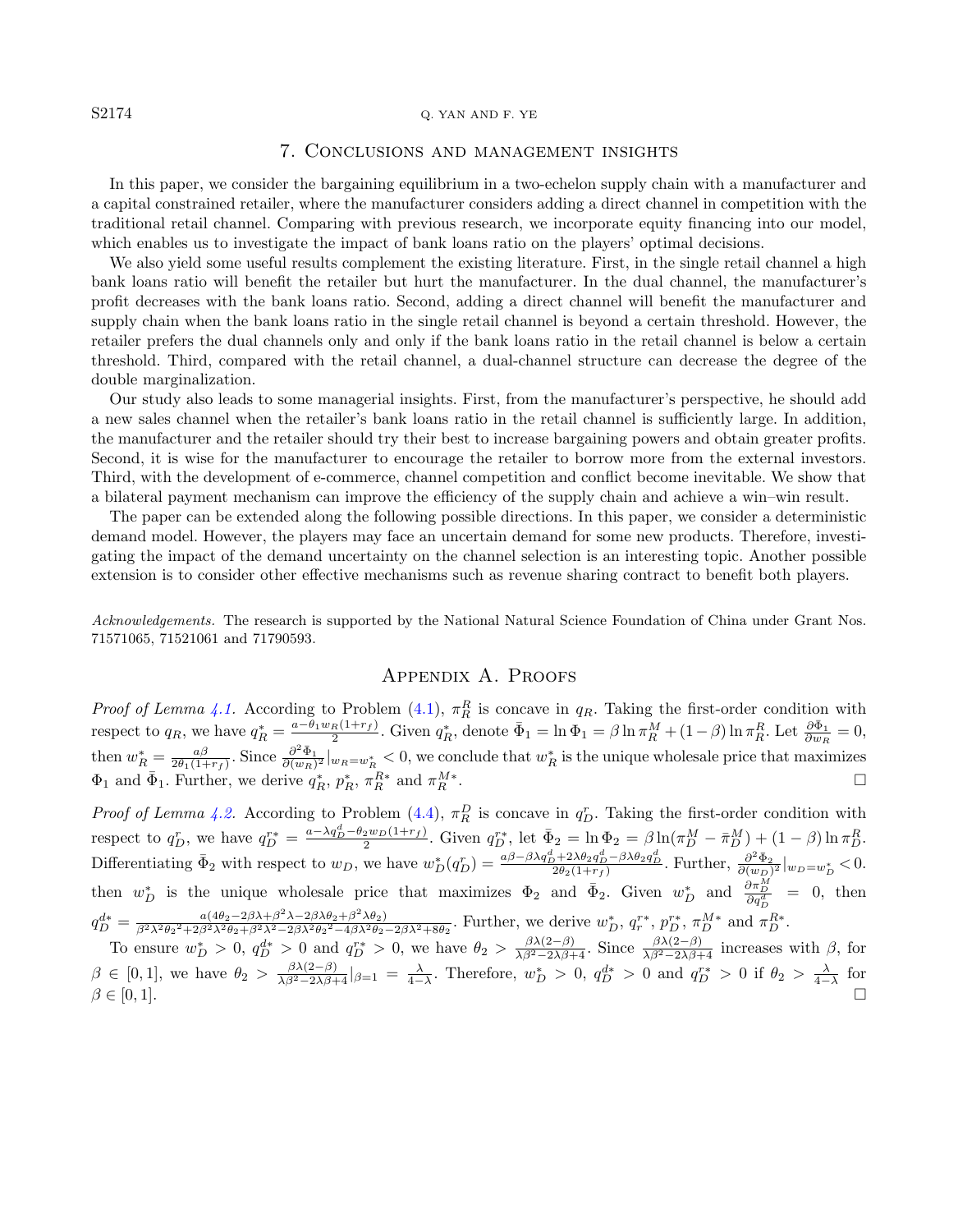Proof of Proposition [4.3.](#page-6-1)

- (i) From Lemma [4.2,](#page-6-0)  $\frac{\partial w_D^*}{\partial \beta} = \frac{2a(\lambda + \lambda\theta_2 2)m_1}{(\beta^2\lambda^2\theta_2^2 + 2\beta^2\lambda^2\theta_2 + \beta^2\lambda^2 2\beta\lambda^2\theta_2^2 4\beta)}$  $\frac{2a(\lambda+\lambda\theta_2-2)m_1}{(\beta^2\lambda^2\theta_2^2+2\beta^2\lambda^2\theta_2+\beta^2\lambda^2-2\beta\lambda^2\theta_2^2-4\beta\lambda^2\theta_2-2\beta\lambda^2+8\theta_2)^2(1+r_f)},$  where  $m_1=\beta^2\lambda^2\theta_2^2+2\beta^2\lambda^2\theta_2^2$  $2\beta^2\lambda^2\theta_2+\beta^2\lambda^2-4\beta\lambda^2\theta_2^2-4\beta\lambda^2\theta_2+4\beta^2\theta_2^2-8\theta_2+4\lambda^2\theta_2$ . Since  $m_1$  is convex in  $\theta_2$ ,  $m_1 < 0$  if  $\theta_2 = \frac{\lambda}{4-\lambda}$ .  $4-\lambda$ and  $m_1 < 0$  if  $\theta_2 = 1$ , we easily have  $m_1 < 0$ , *i.e.*,  $\frac{\partial w_D^*}{\partial \beta} > 0$ . Further, we have  $\frac{\partial q_D^{d*}}{\partial \beta} = -\frac{8a\lambda\theta_2(1+\theta_2)(\lambda+\lambda\theta_2-2)(\beta-1)}{(\beta^2\lambda^2\theta_2^2+\beta\beta^2\lambda^2\theta_2+\beta^2\lambda^2-2\beta\lambda^2\theta_2^2-4\beta\lambda^2\theta_2^2)}$  $\frac{\alpha\lambda\sigma_2(1+\sigma_2)(\lambda+\lambda\sigma_2-2)(\beta-1)}{(\beta^2\lambda^2\theta_2^2+2\beta^2\lambda^2\theta_2+\beta^2\lambda^2-2\beta\lambda^2\theta_2^2-4\beta\lambda^2\theta_2-2\beta\lambda^2+8\theta_2)^2}.$ From Lemma [4.2,](#page-6-0)  $\frac{\partial q_D^{r*}}{\partial \beta} = \frac{a\theta_2(2-\lambda-\lambda\theta_2)m_2}{(\beta^2\lambda^2\theta_2^2+\beta^2\lambda^2\theta_2+\beta^2\lambda^2-2\beta\lambda^2\theta_2^2-\lambda^2)}$  $\frac{a\theta_2(2-\lambda-\lambda\theta_2)m_2}{(\beta^2\lambda^2\theta_2^2+2\beta^2\lambda^2\theta_2+\beta^2\lambda^2-2\beta\lambda^2\theta_2^2-4\beta\lambda^2\theta_2-2\beta\lambda^2+8\theta_2)^2}$ , where  $m_2=\beta^2\lambda^2\theta_2^2+2\beta^2\lambda^2\theta_2+2\beta^2\lambda^2\theta_2+2\beta^2\lambda^2\theta_2+2\beta^2\lambda^2\theta_2+2\beta^2\lambda^2\theta_2+2\beta^2\lambda^2\theta_2+2\beta^2\lambda$  $\beta^2\lambda^2 - 4\beta\lambda^2\theta_2^2 - 8\beta\lambda^2\theta_2 - 4\beta\lambda^2 + 4\beta^2\theta_2^2 - 8\theta_2 + 8\lambda^2\theta_2 + 4\lambda^2$ . We show that  $m_2(\beta)$  decreases with  $\beta$  and  $m_2(1) < 0$ . When  $\beta = 0$ , then  $m_2(0) = 4\lambda^2 \theta_2^2 + 8\lambda^2 \theta_2 + 4\lambda^2 - 8\theta_2$ . We further find that  $m_2(0)$  is convex in  $\theta_2$ , and  $\theta_2 = \frac{1-\lambda^2}{\lambda^2}$  minimizes  $m_2(0)$ . When  $\lambda < \frac{\sqrt{2}}{2}$ , then  $\frac{1-\lambda^2}{\lambda^2} > 1$ . Therefore,  $m_2(0)$  decreases with  $\theta_2$  for  $\theta_2 \in (\frac{\lambda}{4-\lambda}, 1]$ ,  $m_2(0)|_{\theta_2=\frac{\lambda}{4-\lambda}} = \frac{8\lambda(9\lambda-4)}{(4-\lambda)^2}$  $(4-\lambda)^2$ and  $m_2(0)|_{\theta_2=1} = 16\lambda^2 - 8 < 0$ . If  $\lambda < \frac{4}{9}$ , then  $m_2(0)|_{\theta_2=\frac{\lambda}{4-\lambda}} < 0$ ; if  $\frac{4}{9} \leq \lambda < \frac{\sqrt{2}}{2}$ , then  $m_2(0)|_{\theta_2=\frac{\lambda}{4-\lambda}} \geq 0$ . Therefore, when  $\lambda < \frac{4}{9}$ , then  $m_2(0) < 0$ ; when  $\frac{4}{9} \leq \lambda < \frac{\sqrt{2}}{2}$ , there exists a unique  $\bar{\theta}$  such that  $m_2(0) \geq 0$ if  $\theta_2 \leq \bar{\theta}$ , and  $m_2(0) < 0$  if  $\theta_2 > \bar{\theta}$ . When  $\lambda \geq \frac{\sqrt{2}}{2}$ , then  $\frac{\lambda}{4-\lambda} < \frac{1-\lambda^2}{\lambda^2} \leq 1$ , *i.e.*,  $m_2(0)$  is convex in  $\theta_2$ . Since  $m_2(0)|_{\theta_2=\frac{1-\lambda^2}{\lambda^2}} = \frac{4(2\lambda^2-1)}{\lambda^2} > 0$ , we easily have  $m_2(0) > 0$ . To summarize, when  $\lambda < \frac{4}{9}$  or when  $\frac{4}{9} < \lambda < \frac{\sqrt{2}}{2}$  and  $\theta_2 > \bar{\theta}$ , then  $\frac{\partial q_{\rho}^{r*}}{\partial \beta} < 0$ ; when  $\frac{4}{9} \leq \lambda < \frac{\sqrt{2}}{2}$  and  $\theta_2 \leq \bar{\theta}$ or when  $\lambda \geq \frac{\sqrt{2}}{2}$ , then there exists a unique  $\beta_1$  such that  $\frac{\partial q_D^{r*}}{\partial \beta} \geq 0$  if  $\beta \leq \beta_1$ , and  $\frac{\partial q_D^{r*}}{\partial \beta} < 0$  if  $\beta > \beta_1$ .
- (ii) Proof of (ii) is similar to that of (i), and hence is omitted.

Proof of Proposition [5.1.](#page-7-1)

(i) From Proposition [4.3,](#page-6-1) we have  $w_R^* - w_D^*$  increases with  $\theta_2$ . When  $\theta_2 = \frac{\lambda}{4-\lambda}$ , then

$$
w_R^* - w_D^* = \frac{8(4\beta\lambda - 16\beta\theta_1 - \beta\lambda^2 - 4\lambda^2\theta_1 + \lambda^3\theta_1 - 4\beta^2\lambda^2 + 2\beta^3\lambda^2 - 4\beta^2\lambda^2\theta_2 + \mu_R^* - w_D^* = \frac{\beta^2\lambda^3\theta_2 + 16\beta\lambda\theta_1 + 5\beta\lambda^2\theta_1 - 2\beta\lambda^3\theta_1}{(4 - \lambda)^2}.
$$

If  $\theta_1 \to 0$ , then  $(w_R^* - w_D^*)|_{\theta_2 = \frac{\lambda}{4 - \lambda}} > 0$ ; If  $\theta_1 = 1$ , then  $(w_R^* - w_D^*)|_{\theta_2 = \frac{\lambda}{4-\lambda}} < 0$ . Therefore, there exists a unique  $\theta_{11}$  such that  $(w_R^* - w_D^*)|_{\theta_2 = \frac{\lambda}{4-\lambda}} > 0$  $4-\lambda$ if  $\theta_1 < \theta_{11}$ , and  $(w_R^* - w_D^*)|_{\theta_2 = \frac{\lambda}{4-\lambda}} \leq 0$  if  $\theta_1 \geq \theta_{11}$ , where  $\theta_{11} = \frac{\beta \lambda (2\lambda \beta^2 - 4\lambda \beta - \lambda + 4)}{(4-\lambda)(\beta^2 \lambda^2 - 2\beta \lambda^2 - 3\beta \lambda + 4)}$  $\frac{\beta \lambda (2\lambda \beta - 4\lambda \beta - \lambda + 4)}{(4-\lambda)(\beta^2 \lambda^2 - 2\beta \lambda^2 - 3\beta \lambda + 4\beta + \lambda^2)}$ When  $\theta_2 = 1$ , then  $w_R^* - w_D^* = \frac{a(8\beta - 8\beta\theta_1 - 8\lambda\theta_1 - 8\beta^2\lambda^2 + 4\beta^3\lambda^2 - 4\beta^2\lambda^2\theta_1 + 8\beta\lambda\theta_1 + 8\beta\lambda^2\theta_1)}{2\theta_1(4\beta^2\lambda^2 - 8\beta\lambda^2 + 8)(1+r_f)}$ . If  $\theta_1 \to 0$ , then  $(w_R^* - w_D^*)|_{\theta_2 = 1} > 0$ ; If  $\theta_1 = 1$ , then  $(w_R^* - w_D^*)|_{\theta_2=1} < 0$ . Therefore, there exists a unique  $\theta_{12}$  such that  $(w_R^* - w_D^*)|_{\theta_2=2} > 0$ if  $\theta_1 < \theta_{12}$ , and  $(w_R^* - w_D^*)|_{\theta_2=1} \leq 0$  if  $\theta_1 \geq \theta_{12}$ , where  $\theta_{12} = \frac{\beta (2\lambda^2 \beta^2 - 2\lambda^2 \beta + 2)}{\beta^2 \lambda^2 - 2\beta \lambda^2 - 2\beta \lambda + 2\beta^2}$  $\frac{\beta(2\lambda \beta - 2\lambda \beta + 2)}{\beta^2 \lambda^2 - 2\beta \lambda^2 - 2\beta \lambda + 2\beta + 2\lambda}$  and  $\theta_{11} < \theta_{12}$ . To sum up, we have the following results: When  $\theta_1 \leq \theta_{11}$ , then  $w_R^* - w_D^* \geq 0$ ; When  $\theta_{11} < \theta_1 \leq \theta_{12}$ , then there exists a unique  $\theta_{21}$  such that if  $\theta_2 \geq \theta_{21}$ , then  $w_R^* - w_D^* \geq 0$ ; if  $\theta_2 < \theta_{21}$ , then  $w_R^* - w_D^* < 0$ ; When  $\theta_1 > \theta_{12}$ , then  $w_R^* - w_D^* < 0$ . (ii) Since  $q_R^* - q_D^{r*} = \frac{a\lambda(1+\theta_2)(2-\beta)(4\theta_2 - 2\beta\lambda + \beta^2\lambda - 2\beta\lambda\theta_2 + \beta^2\lambda\theta_2)}{4(\beta^2\lambda^2\theta_2^2 + 2\beta^2\lambda^2\theta_2 + \beta^2\lambda^2 - 2\beta\lambda^2\theta_2^2 - 4\beta\lambda^2\theta_2 - 2\beta\lambda^2)}$  $\frac{a\lambda(1+\theta_2)(2-\beta)(4\theta_2-2\beta\lambda+\beta^2\lambda-2\beta\lambda\theta_2+\beta^2\lambda\theta_2)}{4(\beta^2\lambda^2\theta_2^2+2\beta^2\lambda^2\theta_2+\beta^2\lambda^2-2\beta\lambda^2\theta_2^2-4\beta\lambda^2\theta_2-2\beta\lambda^2+8\theta_2)}$ , then  $q_R^* > q_D^{r*}$ .

(iii) Since  $q_{D}^{d*} - q_{D}^{r*} = \frac{ay_{1}}{\beta^{2}\lambda^{2}\theta_{2}^{2} + 2\beta^{2}\lambda^{2}\theta_{2} + \beta^{2}\lambda^{2} - 2\beta\lambda^{2}\theta_{2} - 2\beta\lambda^{2} + 8\theta_{2}}$ , where  $y_{1} = 2\beta\theta_{2} - 2\beta\lambda + 2\lambda\theta_{2} + \beta^{2}\lambda +$  $2\lambda\theta_2^2 - 3\beta\lambda\theta_2 - \beta\lambda\theta_2^2 + \beta^2\lambda\theta_2$ . We find that  $y_1$  increases with  $\theta_2$ . When  $\theta_2 = 1$ , then  $y_1 > 0$ ; when

$$
\Box
$$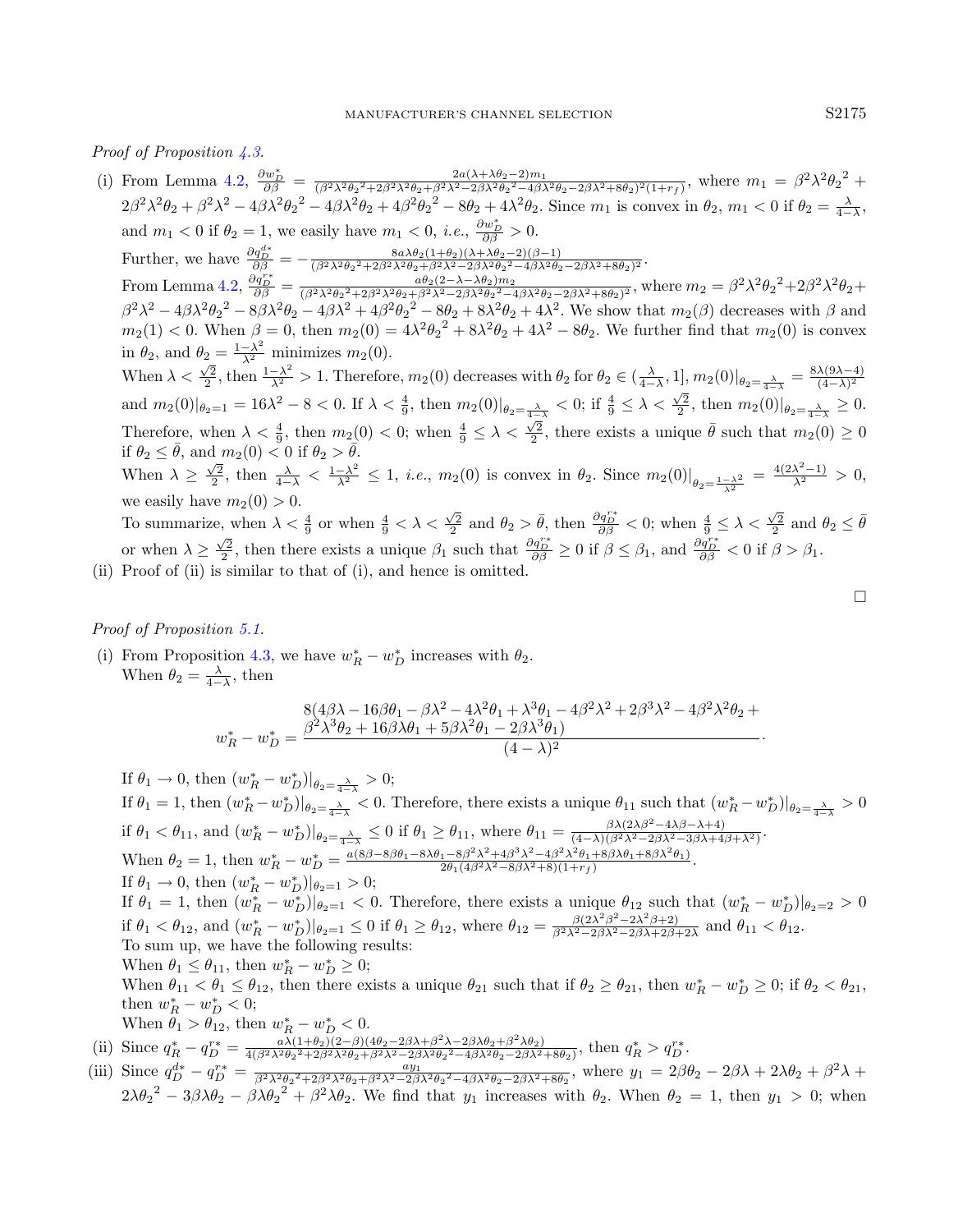$\theta_2 = \frac{\lambda}{4-\lambda}$ , then  $y_1 = \frac{2\lambda(4\lambda+\beta\lambda-2\beta^2\lambda+8\beta^2-12\beta)}{(\lambda-4)^2}$ . We show that  $y_2(\lambda) = 4\lambda + \beta\lambda - 2\beta^2\lambda + 8\beta^2 - 12\beta$  increases with  $\lambda$  and  $y_2(0) < 0$ . Since  $y_2(1) < 0$  if  $\beta > \frac{1}{2}$ , and  $y_2(1) \ge 0$  if  $\beta \le \frac{1}{2}$ , there exists a unique  $\lambda_1$  such that  $y_2(\lambda) \geq 0$  if  $\lambda \geq \lambda_1$ , and  $y_2(\lambda) < 0$  if  $\lambda < \lambda_1$ .

To sum up, we have the following results: When  $\beta \leq \frac{1}{2}$  and  $\lambda \geq \lambda_1$ , then  $y_1 \geq 0$ , *i.e.*,  $q_D^{d*} \geq q_D^{r*}$ ; When  $\beta \leq \frac{1}{2}$  and  $\lambda < \lambda_1$  or when  $\beta > \frac{1}{2}$ , then there exists a unique  $\theta_{22}$  such that  $q_D^{d*} > q_D^{r*}$  if  $\theta_2 > \theta_{22}$ , and  $q_D^{d*} \leq q_D^{r*}$  if  $\theta_2 \leq \theta_{22}$ .

 $\Box$ 

(iv) Since  $q_D^{d*} + q_D^{r*} - q_R^* = \frac{a(\beta \lambda - 2\lambda - 2\lambda\theta_2 + \beta\lambda\theta_2 + 4)(4\theta_2 - 2\beta\lambda + \beta^2\lambda - 2\beta\lambda\theta_2 + \beta^2\lambda\theta_2)}{4(\beta^2\lambda^2\theta_2^2 + 2\beta^2\lambda^2\theta_2 + \beta^2\lambda^2 - 2\beta\lambda^2\theta_2^2 - 4\beta\lambda^2\theta_2 - 2\beta\lambda^2 + 8\theta_2)}$  $\frac{a(\beta \lambda - 2\lambda - 2\lambda \theta_2 + \beta \lambda \theta_2 + 4)(4\theta_2 - 2\beta \lambda + \beta^2 \lambda^2 - 2\beta \lambda \theta_2 + \beta^2 \lambda \theta_2)}{4(\beta^2 \lambda^2 \theta_2^2 + 2\beta^2 \lambda^2 \theta_2 + \beta^2 \lambda^2 - 2\beta \lambda^2 \theta_2^2 - 4\beta \lambda^2 \theta_2 - 2\beta \lambda^2 + 8\theta_2)}, \text{ then } q_D^{d*} + q_D^{r*} > q_R^*.$ 

Proof of Proposition [5.2.](#page-8-1)

- (i)  $\frac{\partial \pi_R^{M*}}{\partial \theta_1} = -\frac{a^2 \beta (2-\beta)}{8 \theta_1^2}$  $\frac{\beta(2-\beta)}{8\theta_1^2}$  < 0 and  $\frac{\partial \pi_R^{R*}}{\partial \theta_1} = \frac{a^2(2-\beta)^2}{16} > 0;$
- (ii) First, since  $\frac{\partial (\pi_D^{M*} \pi_R^{M*})}{\partial \theta_1} = \frac{a^2 \beta (2-\beta)}{8\theta_1^2}$  $\frac{\partial (2-\beta)}{\partial \theta_1^2} > 0$ ,  $(\pi_D^{M*} - \pi_R^{M*})|_{\theta_1 \to 0} < 0$  and  $(\pi_D^{M*} - \pi_R^{M*})|_{\theta_1 = 1} > 0$ , then there exists a unique  $\bar{\theta}_1 \in (0,1]$  such that  $\pi_D^{M*} \geq \pi_R^{M*}$  if  $\theta_1 \geq \bar{\theta}_1$ , and  $\pi_D^{M*} < \pi_R^{M*}$  if  $\theta_1 < \bar{\theta}_1$ .

Second, since  $\frac{\partial(\pi_D^{R*} - \pi_R^{R*})}{\partial \theta_1} = -\frac{a^2(2-\beta)}{16} < 0$ ,  $(\pi_D^{R*} - \pi_R^{R*})|_{\theta_1 \to 0} > 0$  and  $(\pi_D^{R*} - \pi_R^{R*})|_{\theta_1 = 1} < 0$ , then there exists a unique  $\hat{\theta}_1$  such that  $\pi_D^{R*} > \pi_R^{R*}$  if  $\theta_1 < \hat{\theta}_1$ , and  $\pi_D^{R*} \geq \pi_R^{R*}$  if  $\theta_1 \leq \hat{\theta}_1$ .

Proof of Proposition [5.3.](#page-8-0)

(i)  $\frac{\partial \pi_{D}^{M*}}{\partial \theta_{2}} = -\frac{a^2 \beta (2-\beta)(2-\lambda + \lambda \theta_{2}) (\beta^2 \lambda^2 \theta_{2} - 2\beta \lambda^2 \theta_{2} + 2\lambda \theta_{2} + \beta^2 \lambda^2 - 2\beta \lambda^2 - 2\lambda + 4)}{(\beta^2 \lambda^2 \theta_{2}^2 + 2\beta^2 \lambda^2 \theta_{2} + \beta^2 \lambda^2 - 2\beta \lambda^2 \theta_{2}^2 - 4\beta \lambda^2 \theta_{2} - 2\beta \lambda^2 + 8\theta_{2})^2}$  $\frac{(2-\beta)(2-\lambda+\lambda\theta_2)(\beta-\lambda-\theta_2-\lambda\theta_1-\lambda_2+\lambda_1\theta_2+\beta_2-\lambda_1\theta_2+\beta_2-\lambda_1\theta_2)}{(\beta^2\lambda^2\theta_2^2+2\beta^2\lambda^2\theta_2+\beta^2\lambda^2-2\beta\lambda^2\theta_2^2-4\beta\lambda^2\theta_2-2\beta\lambda^2+8\theta_2)^2} < 0.$ 

(ii) Since  $\pi_R^{M*}$  is independent of  $\theta_2$ , then  $\pi_D^{M*} - \pi_R^{M*}$  decreases with  $\theta_2$ .

When  $\theta_2 = \frac{\lambda}{4-\lambda}$ , then

$$
\pi^{M*}_{D} - \pi^{M*}_{R} = \frac{8\theta_1\lambda - 4\beta^2\lambda - 24\theta_1\beta^2\lambda - 32\theta_1\beta + 5\theta_1\beta^2\lambda^2 - 10\theta_1\beta\lambda^2 - 2\beta^4\lambda^2 - 4\theta_1\lambda^2 - 4\theta_1\lambda^2 - 4\theta_1\lambda^2 - 4\theta_1\lambda^2 - 4\theta_1\lambda^2 - 8\theta_1\lambda(2\beta^2\lambda - 4\beta\lambda + 4 - \lambda)}{2}
$$

Since  $\pi_D^{M*}$  is independent of  $\theta_1$  and  $\pi_R^{M*}$  equals  $\frac{a^2\beta(2-\beta)}{8\theta_1}$  $\frac{\pi(2-\beta)}{8\theta_1}$ . Then we easily obtain that  $\pi_D^{M*} - \pi_R^{M*}$  increases with  $\theta_1$ . Further,  $(\pi_D^{M*} - \pi_R^{M*})|_{\theta_2 = \frac{\lambda}{4-\lambda}} < 0$  if  $\theta_1 \to 0$ , and  $(\pi_D^{M*} - \pi_R^{M*})|_{\theta_2 = \frac{\lambda}{4-\lambda}} > 0$  if  $\theta_1 = 1$ . Therefore, there exists a unique  $\theta_{13}$  such that  $(\pi_D^{M*} - \pi_R^{M*})|_{\theta_2 = \frac{\lambda}{4-\lambda}} \leq 0$  if  $\theta_1 \leq \theta_{13}$ , and  $(\pi_D^{M*} - \pi_R^{M*})|_{\theta_2 = \frac{\lambda}{4-\lambda}} > 0$  if  $\theta_1 > \theta_{13}$ , where  $\theta_{13} = \frac{\beta \lambda (2-\beta)(2\beta^2 \lambda - 4\beta \lambda + 4 - \lambda)}{(5\beta^2 \lambda - 10\beta \lambda + 2\lambda + 8\beta - 4\beta^2)(4 - 4\beta^2)}$  $\frac{\beta \lambda (2-\beta)(2\beta - \lambda - 4\beta \lambda + 4 - \lambda)}{(5\beta^2 \lambda - 10\beta \lambda + 2\lambda + 8\beta - 4\beta^2)(4 - \lambda)}$ 

When  $\theta_2 = 1$ , then  $\pi_D^{M*} - \pi_R^{M*} = \frac{a^2(4\theta_1 - 8\theta_1\beta\lambda + 4\theta_1\beta^2\lambda - 2\theta_1\beta^2 + 4\theta_1\beta + \beta^4\lambda a^2 - 4\beta^3\lambda a^2 + 2\beta^2 + 4\beta^2\lambda^2 - 4\beta)}{8\theta_1(\beta^2\lambda^2 - 2\beta\lambda^2 + 2)}$ . We observe that  $(\pi_D^{M*} - \pi_R^{M*})|_{\theta_2=1}$  increases with  $\theta_1$ . If  $\theta_1 \to 0$ , then  $(\pi_D^{M*} - \pi_R^{M*})|_{\theta_2=1} < 0$ . If  $\theta_1 = 1$ , then  $(\pi_D^{M*} - \pi_R^{M*})|_{\theta_2=1} > 0$ . Therefore, there exists a unique  $\theta_{14}$  such that  $(\pi_D^{M*} - \pi_R^{M*})|_{\theta_2=1} \geq 0$  if  $\theta_1 \geq \theta_{14}$ , and  $(\pi_D^{M*} - \pi_R^{M*})|_{\theta_2=1} < 0$  if  $\theta_1 < \theta_{14}$ , where  $\theta_{14} = -\frac{\beta (4\beta \lambda^2 + \beta^3 \lambda a^2 - 4\beta^2 \lambda a^2 + 2\beta - 4)}{2(2 + 2\beta^2 \lambda - \beta^2 + 2\beta - 4\beta \lambda)} > \theta_{13}$ .

To sum up, we have the following results: When  $\theta_1 \leq \theta_{13}$ , then  $\pi_D^{M*} \leq \pi_R^{M*}$ ; When  $\theta_{13} < \theta_1 < \theta_{14}$ , then there exists a unique  $\theta_{23}$  such that  $\pi_D^{M*} \geq \pi_R^{M*}$  if  $\theta_2 \leq \theta_{23}$ , and  $\pi_D^{M*} < \pi_R^{M*}$  if  $\theta_2 > \theta_{23}$ ; When  $\theta_1 \geq \theta_{14}$ , then  $\pi_D^{M*} \geq \pi_R^{M*}$  $\overline{R}$  .

Proof of Proposition [5.4.](#page-8-2) In the case of  $\beta = 1$ , according to Lemma [4.1,](#page-5-2) we have  $\frac{\partial (\pi_D^{SC*} - \pi_R^{SC*})}{\partial \theta_1} > 0$ . Let  $\pi_D^{SC*} \pi_R^{SC*} \geq 0$ , we have  $\theta_1 \geq \theta_1^*$ , where  $\theta_1^*$  holds the equation  $\lambda^4 \theta_2^4 \theta_1^2 + 2 \lambda^4 \theta_2^4 + 4 \lambda^4 \theta_2^3 \theta_1^2 + 8 \lambda^4 \theta_2^3 + 6 \lambda^4 \theta_2^2 \theta_1^2 +$  $12\lambda^4{\theta_2}^2+4\lambda^4{\theta_2}{\theta_1}^2+8\lambda^4{\theta_2}+\lambda^4{\theta_1}^2+2\lambda^4-16\lambda^3{\theta_2}^3{\theta_1}-48\lambda^3{\theta_2}^2{\theta_1}-48\lambda^3{\theta_2}{\theta_1}-16\lambda^3{\theta_1}-16\lambda^2{\theta_2}^5{\theta_1}-32\lambda^2{\theta_2}^4{\theta_1}-24\lambda^4{\theta_2}^3{\theta_1}^2$  ${16 \lambda ^2 \theta _2}^3 \theta _1^{\ 2} + {16 \lambda ^2 \theta _2}^3 \theta _1 - {32 \lambda ^2 \theta _2}^3 - {32 \lambda ^2 \theta _2}^2 \theta _1^{\ 2} + {80 \lambda ^2 \theta _2}^2 \theta _1 - {64 \lambda ^2 \theta _2}^2 - {16 \lambda ^2 \theta _2 \theta _1}^2 + {64 \lambda ^2 \theta _2 \theta _1} - {32 \lambda ^2 \theta _2} + {16 \lambda ^2 \theta _1} +$  $64\lambda\theta_2^4\theta_1 + 64\lambda\theta_2^3\theta_1 + 128\lambda\theta_2^2\theta_1 + 128\lambda\theta_2\theta_1 - 64\theta_2^3\theta_1 + 64\theta_2^2\theta_1^2 - 256\theta_2^2\theta_1 + 128\theta_2^2 - 128\theta_2\theta_1 = 0.$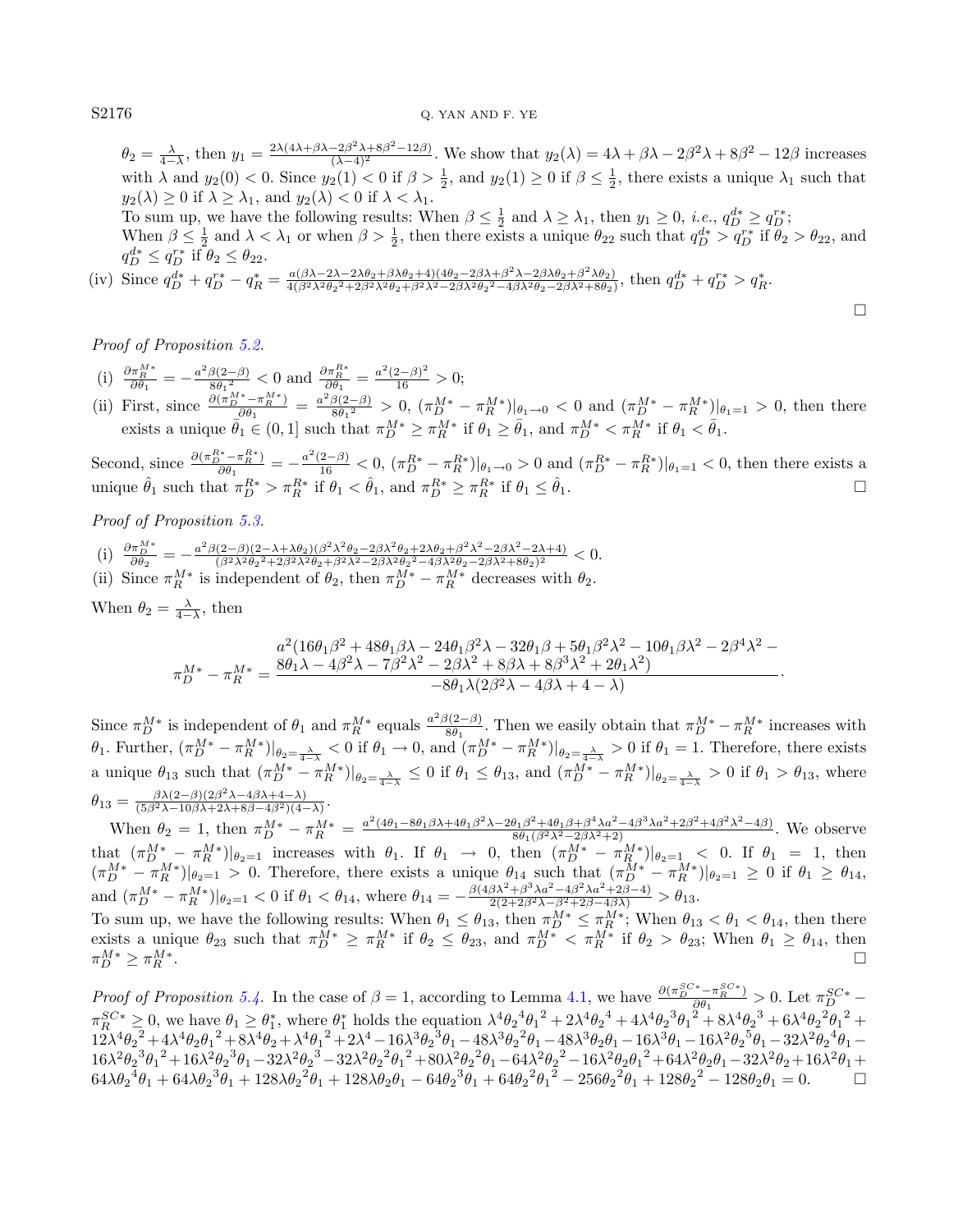Proof of Proposition [6.1.](#page-12-2)

- (i) According to Lemmas [4.1](#page-5-2) and [4.2,](#page-6-0) we have  $w_D^* w_R^* = \frac{-\lambda(\beta 2\theta + \beta\theta)q_D^{d*}}{2\theta(1+r_f)}$ . Therefore, when  $\theta > \frac{\beta}{2-\beta}$ , then  $2\theta(1+r_f)$  $w_D^* > w_R^*$ ; when  $\theta \leq \frac{\beta}{2-\beta}$ , then  $w_D^* \leq w_R^*$ ;
- (ii) Since  $q_R^* q_D^{r*} = \frac{a\lambda(1+\theta)(2-\beta)(4\theta-2\beta\lambda+\beta^2\lambda-2\beta\lambda\theta+\beta^2\lambda\theta)}{4(\beta^2\lambda^2\theta^2+2\beta^2\lambda^2\theta+\beta^2\lambda^2-2\beta\lambda^2\theta^2-4\beta\lambda^2\theta-2\beta\lambda^2)}$  $\frac{a\lambda(1+\theta)(2-\beta)(4\theta-2\beta\lambda+\beta^2\lambda^2-2\beta\lambda\theta+\beta^2\lambda\theta)}{4(\beta^2\lambda^2\theta^2+2\beta^2\lambda^2\theta+\beta^2\lambda^2-2\beta\lambda^2\theta^2-4\beta\lambda^2\theta-2\beta\lambda^2+8\theta)}$ , then  $q_R^* > q_D^{r*}$ . Further, since  $q_D^{d*} + q_D^{r*} > q_R^* = \frac{a(\beta \lambda - 2\lambda - 2\lambda \theta + \beta \lambda \theta + 4)(4\theta - 2\beta \lambda + \beta^2 \lambda - 2\beta \lambda \theta + \beta^2 \lambda \theta)}{4(\beta^2 \lambda^2 \theta^2 + 2\beta^2 \lambda^2 \theta + \beta^2 \lambda^2 - 2\beta \lambda^2 \theta^2 - 4\beta \lambda^2 \theta - 2\beta \lambda^2 + 8\theta)}$  $\frac{a(\beta\lambda-2\lambda-2\lambda\theta+\beta\lambda\theta+4)(4\theta-2\beta\lambda+\beta^2\lambda-2\beta\lambda\theta+\beta^2\lambda\theta)}{4(\beta^2\lambda^2\theta^2+2\beta^2\lambda^2\theta+2\beta\lambda^2\theta^2-4\beta\lambda^2\theta-2\beta\lambda^2+8\theta)}, \text{ then } q_D^{d*} + q_D^{r*} > q_R^*$
- <span id="page-16-1"></span>(iii) First,  $\pi_{D}^{R*} - \pi_{R}^{R*} = \frac{-\lambda \theta a^2 (\beta - 2)^2 (1 + \theta) m_1 q_D^{A*}}{4 (\beta^2 \lambda^2 \theta^2 + 2 \beta^2 \lambda^2 \theta + \beta^2 \lambda^2 - 2 \beta \lambda^2 \theta^2 - 4 \beta \lambda^2 \theta^2 - 2 \beta \lambda^2 \theta^2 + 3 \theta^2)}$ , where  $m_1 = \beta^2 \lambda^2 \theta^2 + 2 \beta^2 \lambda^2 \theta + \beta^2 \lambda^2 - 2 \beta \lambda^2 \theta^2 + 2 \beta^2 \lambda^2$  $2\beta\lambda^2\theta^2 - 4\beta\lambda^2\theta - 2\beta\lambda^2 - 4\theta^2\lambda - 4\lambda\theta + 16\theta$ . Since  $m_1 > 0$ , then  $\pi_D^{R*} < \pi_R^{R*}$ . Second,  $\pi_D^{M*} - \pi_R^{M*} = \frac{a^2(4\theta - 2\beta\lambda + \beta^2\lambda - 2\beta\lambda\theta + \beta^2\lambda\theta)^2}{8\theta(\beta^2\lambda^2\theta^2 + 2\beta^2\lambda^2\theta + \beta^2\lambda^2 - 2\beta\lambda^2\theta^2 - 4\beta\lambda^2\theta)}$  $\frac{a^{(4\theta-2\beta\lambda+\beta-\lambda-2\beta\lambda\theta+\beta-\lambda\theta)}}{8\theta(\beta^2\lambda^2\theta^2+2\beta^2\lambda^2\theta+\beta^2\lambda^2-2\beta\lambda^2\theta^2-4\beta\lambda^2\theta-2\beta\lambda^2+8\theta)} > 0.$

## <span id="page-16-0"></span>Appendix B. Tables

| (MF, RF, SCF, EC)                     |                                                      |                                                              |                                                                                                                                                                                                                                                                                                                                                          |
|---------------------------------------|------------------------------------------------------|--------------------------------------------------------------|----------------------------------------------------------------------------------------------------------------------------------------------------------------------------------------------------------------------------------------------------------------------------------------------------------------------------------------------------------|
| $\ddot{\theta_1} \leq \bar{\theta_1}$ | $\theta_1^* \leq \hat{\theta_1}$                     | $\theta_1 \leq \theta_1^*$ (R, D, R, R)                      |                                                                                                                                                                                                                                                                                                                                                          |
|                                       |                                                      |                                                              | $\theta_1^* < \theta_1 \leq \hat{\theta}_1$ (R, D, D, D), $G = [\pi_R^{M*} - \pi_D^{M*}, \pi_D^{R*} - \pi_R^{R*}]$                                                                                                                                                                                                                                       |
|                                       |                                                      |                                                              | $\hat{\theta}_1 < \theta_1 \leq \bar{\theta}_1$ (R, R, D, NA)                                                                                                                                                                                                                                                                                            |
|                                       |                                                      |                                                              | $\label{eq:theta_1} \begin{array}{ll} \theta_1 > \bar{\theta}_1 & \qquad (\mathbf{D},\, \mathbf{R},\, \mathbf{D},\, \mathbf{D}),\, F = [\pi_R^{R*} - \pi_D^{R*}, \pi_D^{M*} - \pi_R^{M*}] \\ \bar{\theta_1} < \theta_1^* \leq \bar{\theta}_1 & \theta_1 \leq \hat{\theta}_1 & \qquad (\mathbf{R},\, \mathbf{D},\, \mathbf{R},\, \mathbf{R}) \end{array}$ |
|                                       |                                                      |                                                              |                                                                                                                                                                                                                                                                                                                                                          |
|                                       |                                                      | $\hat{\theta}_1 < \theta_1 \leq \theta_1^*$ (R, R, R, R)     |                                                                                                                                                                                                                                                                                                                                                          |
|                                       |                                                      |                                                              | $\theta_1^* < \theta_1 \leq \overline{\theta}_1$ (R, R, D, NA)                                                                                                                                                                                                                                                                                           |
|                                       |                                                      |                                                              | $\theta_1 > \bar{\theta}_1$ (D, R, D, D), $F = [\pi_R^{R*} - \pi_D^{R*}, \pi_D^{M*} - \pi_R^{M*}]$                                                                                                                                                                                                                                                       |
|                                       | $\theta_1^* \geq \bar{\theta_1}$                     | $\theta_1 \leq \hat{\theta}_1$ (R, D, R, R)                  |                                                                                                                                                                                                                                                                                                                                                          |
|                                       |                                                      | $\hat{\theta}_1 < \theta_1 \leq \bar{\theta}_1$ (R, R, R, R) |                                                                                                                                                                                                                                                                                                                                                          |
|                                       |                                                      | $\bar{\theta}_1 < \theta_1 \leq \theta_1^*$ (D, R, R, R)     |                                                                                                                                                                                                                                                                                                                                                          |
|                                       |                                                      |                                                              | $\begin{array}{ll} \theta_1 > \theta_1^* & \qquad {\rm (D,\,R,\,D,\,D),\ } F = [\pi_R^{R*} - \pi_D^{R*}, \pi_D^{M*} - \pi_R^{M*}] \\ \theta_1 \leq \theta_1^* & \qquad {\rm (R,\,D,\,R,\,R)} \end{array}$                                                                                                                                                |
| $\ddot{\theta_1} > \bar{\theta_1}$    | $\theta_1^* \leq \bar{\theta_1}$                     |                                                              |                                                                                                                                                                                                                                                                                                                                                          |
|                                       |                                                      |                                                              | $\theta_1^* < \theta_1 \leq \bar{\theta}_1$ (R, D, D, D), $G = [\pi_R^{M*} - \pi_D^{M*}, \pi_D^{R*} - \pi_R^{R*}]$                                                                                                                                                                                                                                       |
|                                       |                                                      |                                                              | $\bar{\theta}_1 < \theta_1 \leq \hat{\theta}_1$ (D, D, D, D)                                                                                                                                                                                                                                                                                             |
|                                       |                                                      |                                                              | $\begin{array}{ll} \theta_1 > \hat{\theta}_1 & \quad \text{(D, R, D, D), } F = [\pi_R^{R*} - \pi_D^{R*}, \pi_D^{M*} - \pi_R^{M*}] \\ \theta_1 \leq \bar{\theta}_1 & \quad \text{(R, D, R, R)} \end{array}$                                                                                                                                               |
|                                       | $\bar{\theta_1} \leq \theta_1^* \leq \hat{\theta_1}$ |                                                              |                                                                                                                                                                                                                                                                                                                                                          |
|                                       |                                                      |                                                              | $\bar{\theta}_1 < \theta_1 \leq \theta_1^*$ (D, D, R, NA)                                                                                                                                                                                                                                                                                                |
|                                       |                                                      |                                                              | $\theta_1^* < \theta_1 \leq \hat{\theta}_1$ (D, D, D, D)                                                                                                                                                                                                                                                                                                 |
|                                       |                                                      |                                                              | $\theta_1 > \hat{\theta}_1$ (D, R, D, D), $F = [\pi_R^{R*} - \pi_D^{R*}, \pi_D^{M*} - \pi_R^{M*}]$                                                                                                                                                                                                                                                       |
|                                       | $\theta_1^* \geq \theta_1$                           | $\theta_1 \leq \bar{\theta}_1$ (R, D, R, R)                  |                                                                                                                                                                                                                                                                                                                                                          |
|                                       |                                                      |                                                              | $\bar{\theta}_1 < \theta_1 \leq \theta_1$ (D, D, R, NA)                                                                                                                                                                                                                                                                                                  |
|                                       |                                                      |                                                              | $\hat{\theta}_1 < \theta_1 \leq \theta_1^*$ (D, R, R, R)                                                                                                                                                                                                                                                                                                 |
|                                       |                                                      | $\theta_1 > \theta_1^*$                                      | $(D, R, D, D), F = [\pi_R^{R*} - \pi_D^{R*}, \pi_D^{M*} - \pi_R^{M*}]$                                                                                                                                                                                                                                                                                   |

| TABLE B.1. Channel preference and equilibrium channel structure. |  |  |  |
|------------------------------------------------------------------|--|--|--|
|                                                                  |  |  |  |

Notes. The symbols "MF", "RF" and "SCF" denote the channel preference of the manufacturer, retailer and supply chain, respectively. "EC" denotes the equilibrium channel structure. The symbols "D" and "R" denote dual channels and retail channel, respectively. The symbol "F" denotes the fees the manufacturer pays to the retailer and "G" denotes the fees the retailer pays to the manufacturer. "NA" stands for not applicable.

 $\Box$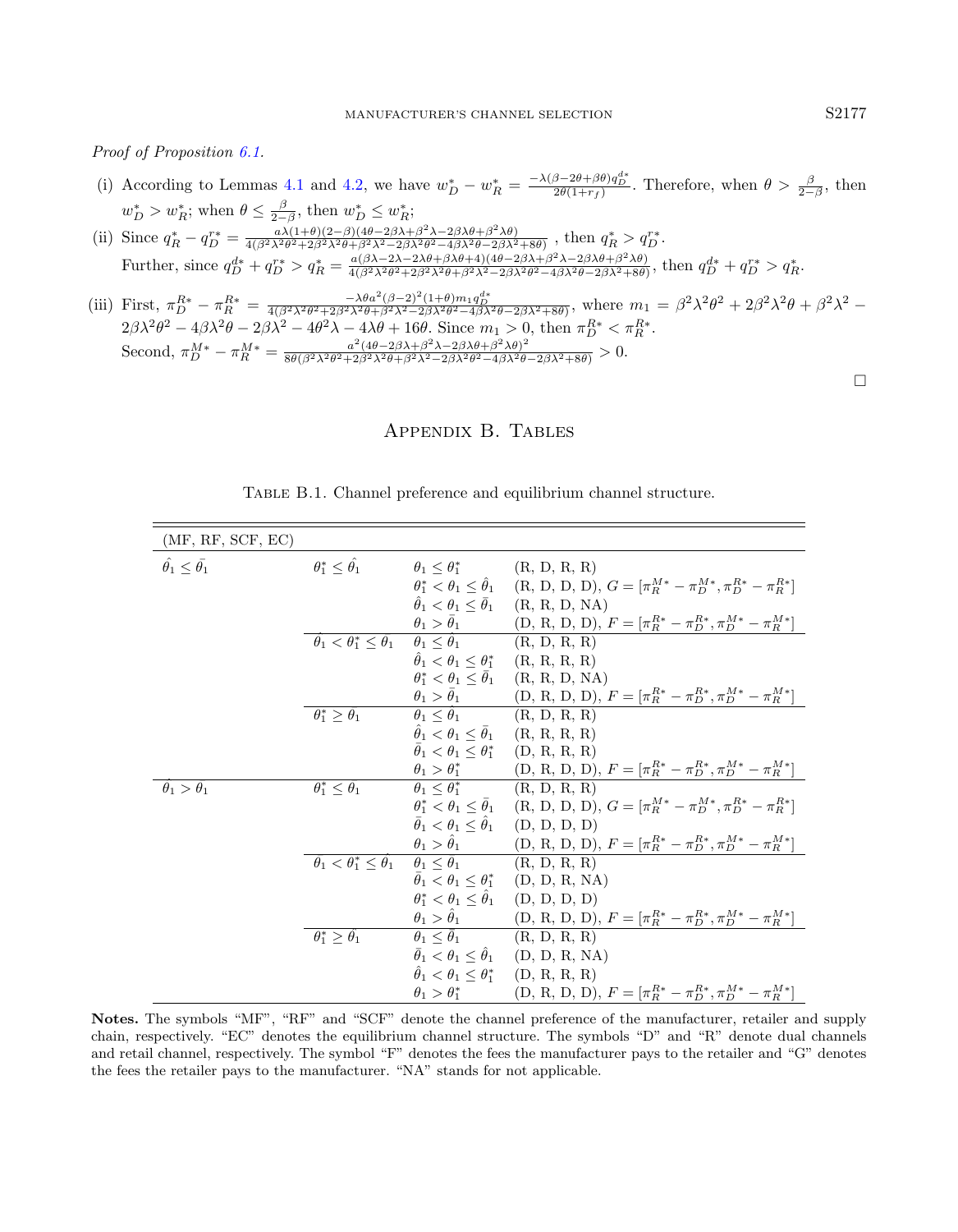#### <span id="page-17-30"></span><span id="page-17-21"></span><span id="page-17-13"></span><span id="page-17-10"></span><span id="page-17-4"></span><span id="page-17-2"></span><span id="page-17-0"></span>S2178 Q. YAN AND F. YE

#### **REFERENCES**

- <span id="page-17-23"></span>[1] Y. Alan and V. Gaur, Operational investment and capital structure under asset-based lending. Manuf. Serv. Oper. Manage. 20 (2018) 637–654.
- <span id="page-17-19"></span><span id="page-17-16"></span>[2] F. Alawneh and G. Zhang, Dual-channel warehouse and inventory management with stochastic demand. Transp. Res. E-Log. 112 (2018) 84–106.
- <span id="page-17-24"></span>[3] O. Baron, O. Berman and D. Wu, Bargaining within the supply chain and its implications in an industry. Dec. Sci. 47 (2016) 193–218.
- [4] P. Bhardwaj, Delegating pricing decisions. Mark. Sci. 20 (2001) 143-169.
- <span id="page-17-1"></span>[5] G.S. Cai, Channel selection and coordination in dual-channel supply chains. J. Retail. 86 (2010) 22–36.
- <span id="page-17-5"></span>[6] G.G. Cai, Z.G. Zhang and M. Zhang, Game theoretical perspectives on dual-channel supply chain competition with price discounts and pricing schemes. Int. J. Prod. Econ. 117 (2009) 80-96.
- <span id="page-17-25"></span>[7] G.G. Cai, X. Chen and Z. Xiao, The roles of bank and trade credits: theoretical analysis and empirical evidence. Prod. Oper. Manag. **23** (2014) 583–598.
- <span id="page-17-28"></span><span id="page-17-20"></span>[8] K. Cattani, W. Gilland, H.S. Heese and J. Swaminathan, Boiling frogs: pricing strategies for a manufacturer adding a direct channel that competes with the traditional channel. Prod. Oper. Manag. 15 (2006) 40–56.
- <span id="page-17-17"></span>[9] M.S. Chern, Q. Pan, J.T. Teng, Y.L. Chan and S.C. Chen, Stackelberg solution in a vendor-buyer supply chain model with permissible delay in payments. Int. J. Prod. Econ. 144 (2013) 397–404.
- <span id="page-17-11"></span>[10] X.F. Chen, A model of trade credit in a capital-constrained distribution channel. Int. J. Prod. Econ. 59 (2015) 347–357.
- [11] X.F. Chen and G.H. Wan, The effect of financing on a budget-constrained supply chain under wholesale price contract. Asia. Pac. J. Oper. Res. 28 (2011) 457–485.
- <span id="page-17-29"></span>[12] J. Chen, H. Zhang and Y. Sun, Implementing coordination contracts in a manufacturer Stackelberg dual-channel supply chain. Omega 40 (2012) 571–583.
- <span id="page-17-32"></span>[13] X. Chen, H. Zhang, M. Zhang and J. Chen, Optimal decisions in a retailer Stackelberg supply chain. Int. J. Prod. Econ. 187 (2017) 260–270.
- <span id="page-17-6"></span>[14] X.F. Chen, G.S. Cai and J.S. Song, The cash flow advantages of 3PLs as supply chain orchestrators. Manuf. Serv. Oper. Manage. **21** (2019) 435-451.
- <span id="page-17-8"></span>[15] J. Chod, E. Lyandres and S.A. Yang, Trade credit and supplier competition. J. Finan. Econ. 131 (2019) 484–505.
- <span id="page-17-3"></span>[16] M. Dada and Q.J. Hu, Financing the newsvendor inventory. Oper. Res. Lett. 36 (2008) 269-273.
- <span id="page-17-27"></span>[17] S. Deng, C. Gu, G. Cai and Y. Li, Financing multiple heterogeneous suppliers in assembly systems: buyer finance vs. bank finance. Manuf. Serv. Oper. Manage. 20 (2018) 53–69.
- <span id="page-17-26"></span>[18] Q. Ding, C. Dong and Z. Pan, A hierarchical pricing decision process on a dual-channel problem with one manufacturer and one retailer. Int. J. Prod. Econ. 175 (2016) 197–212.
- <span id="page-17-9"></span>[19] A. Dumrongsiri, M. Fan and A. Jain, A supply chain model with direct and retail channels. Eur. J. Oper. Res. 187 (2008) 691–718.
- <span id="page-17-18"></span>[20] Q. Feng, G. Lai and L.X. Lu, Dynamic bargaining in a supply chain with asymmetric demand information. Manage. Sci. 61 (2014) 301–315.
- <span id="page-17-22"></span>[21] X. Guan and Y.J. Chen, The Interplay between information acquisition and quality disclosure. Prod. Oper. Manag. 26 (2017) 389–408.
- <span id="page-17-14"></span>[22] B.W. Goh, C.Y. Lim, G.J. Lobo and Y.H. Tong, Conditional conservatism and debt versus equity financing. Contemp. Account. *Res.* **34** (2017) 216–251.
- <span id="page-17-7"></span>[23] L. Guo and G. Iyer, Multilateral bargaining and downstream competition. Mark. Sci. 32 (2013) 411–430.
- <span id="page-17-12"></span>[24] A. Ha, S. Tong and H. Zhang, Sharing demand information in competing supply chains with production diseconomies. Manage. Sci. **57** (2011) 566-581.
- <span id="page-17-31"></span>[25] S.H. Han, Y.F. Fu and B. Cao, Pricing and bargaining strategy of e-retail under hybrid operational patterns. Ann. Oper. Res. 270 (2018) 179–200.
- [26] J. Huang, W. Yang and Y. Tu, Supplier credit guarantee loan in supply chain with financial constraint and bargaining. Int. J. Prod. Res. 57 (2019) 7158–7173.
- [27] G. Iyer and J.M. Villas-Boas, A bargaining theory of distribution channels. J. Marketing. Res. 40 (2003) 80-100.
- [28] B. Jing, X.F. Chen and G. Cai, Equilibrium financing in a distribution channel with capital constraint. Prod. Oper. Manag. 21 (2012) 1090–1101.
- [29] P. Kouvelis and W. Zhao, Financing the newsvendor: supplier vs. bank, and the structure of optimal trade credit contracts. Oper. Res. 60 (2012) 566–580.
- [30] N. Kumar and R. Ruan, On manufacturers complementing the traditional retail channel with a direct online channel. Quant. Mark. Econ. 4 (2006) 289–323.
- [31] Y. Kusnadi and K.C. John-Wei, The equity-financing channel, the catering channel, and corporate investment: international evidence. J. Corp. Financ. 47 (2017) 236–252.
- [32] M. Li and T. Li, Consumer search, transshipment, and bargaining power in a supply chain. Int. J. Prod. Res. 56 (2018) 3423–3438.
- [33] B. Li, P.W. Hou, P. Chen and Q.H. Li, Pricing strategy and coordination in a dual channel supply chain with a risk-averse retailer. Int. J. Prod. Econ. 178 (2016) 154–168.

<span id="page-17-15"></span>